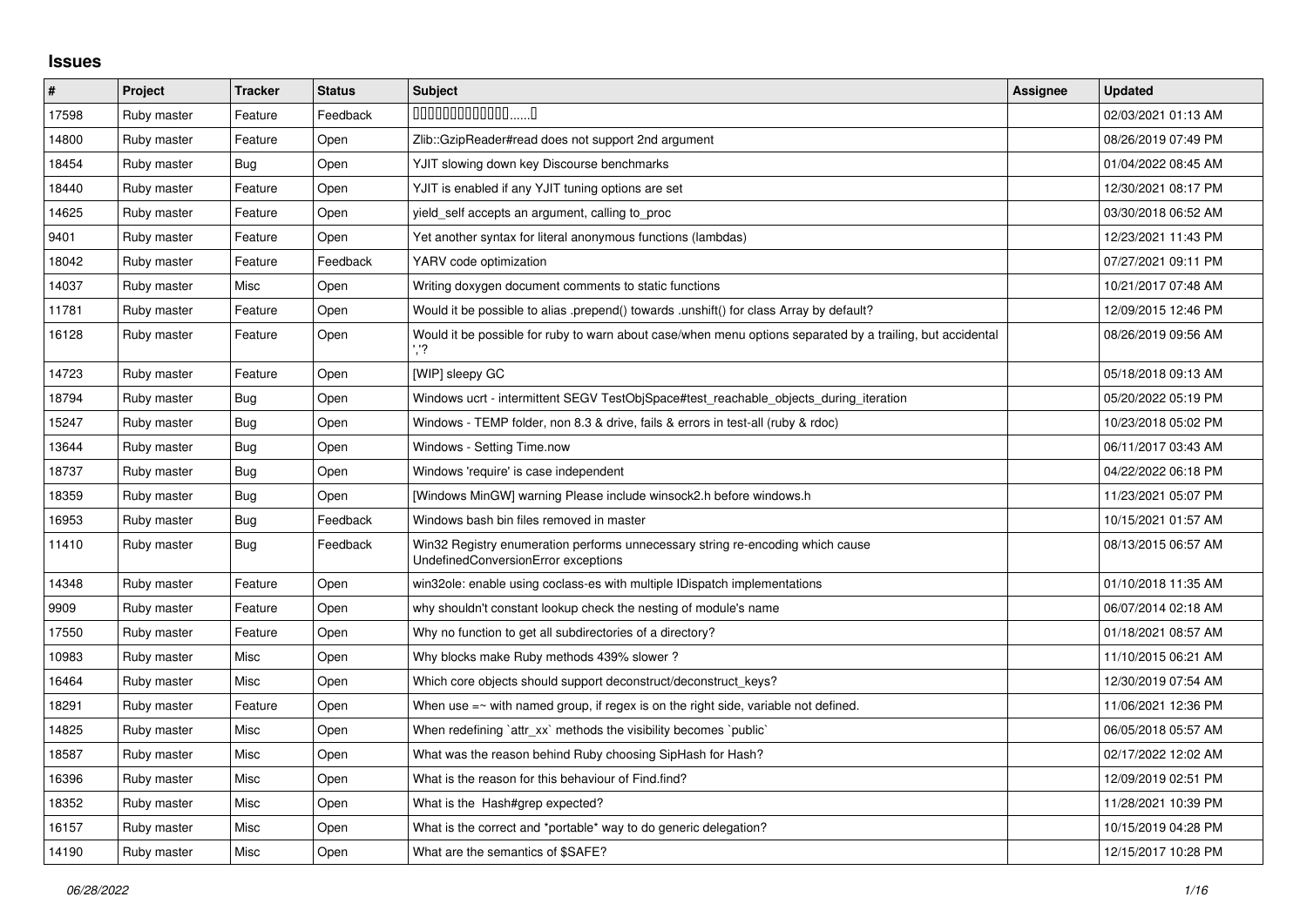| $\vert$ # | Project     | <b>Tracker</b> | <b>Status</b> | <b>Subject</b>                                                                                       | Assignee | <b>Updated</b>      |
|-----------|-------------|----------------|---------------|------------------------------------------------------------------------------------------------------|----------|---------------------|
| 18247     | Ruby master | <b>Bug</b>     | Open          | weird results for `Array#slice` or `Array#[]` with argument of type `Enumerator::ArithmeticSequence` |          | 03/30/2022 11:05 PM |
| 16971     | Ruby master | Feature        | Open          | weak_ref&.some_method should behave like object&.some_method                                         |          | 06/19/2020 03:17 PM |
| 16959     | Ruby master | Bug            | Open          | Weakmap has specs and third-party usage despite being a private API                                  |          | 06/13/2020 08:54 PM |
| 9724      | Ruby master | Misc           | Open          | Warnings in Ruby: allow per-file directives to i.e. suppress warnings                                |          | 04/10/2014 06:21 PM |
| 15817     | Ruby master | Feature        | Open          | Warnings for undef_method and remove_method on initialize()                                          |          | 05/02/2019 09:11 AM |
| 16755     | Ruby master | Feature        | Open          | warning: `if' at the end of line without an expression                                               |          | 04/03/2020 11:28 PM |
| 10728     | Ruby master | Feature        | Open          | Warning for Fixnum#size to use RbConfig::SIZEOF['long']                                              |          | 01/11/2015 04:23 PM |
| 9613      | Ruby master | Feature        | Open          | Warn about unsafe ossl ciphers                                                                       |          | 09/13/2015 03:27 AM |
| 16507     | Ruby master | Misc           | Open          | $=\sim$ vs include? or match?                                                                        |          | 01/12/2020 11:27 PM |
| 12589     | Ruby master | Feature        | Open          | VM performance improvement proposal                                                                  |          | 02/20/2018 05:00 AM |
| 8404      | Ruby master | Feature        | Open          | virtual, hooked or read only global variabels for ruby only code too                                 |          | 05/14/2013 09:19 PM |
| 14602     | Ruby master | Feature        | Open          | Version of dig that raises error if a key is not present                                             |          | 05/25/2022 12:02 PM |
| 18376     | Ruby master | Feature        | Open          | Version comparison API                                                                               |          | 12/30/2021 10:33 AM |
| 12114     | Ruby master | Feature        | Open          | \$VERBOSE = true is being ignored                                                                    |          | 02/26/2016 02:00 PM |
| 18795     | Ruby master | Bug            | Open          | Verbose GC debug output with -DRGENGC_DEBUG=5 causes a crash                                         |          | 06/08/2022 08:24 AM |
| 17132     | Ruby master | Bug            | Feedback      | vcs.rb doesn't detect git submodules as vcs                                                          |          | 08/31/2020 11:31 AM |
| 9174      | Ruby master | Feature        | Open          | value receiving block for Hash#has_key?                                                              |          | 11/29/2013 06:33 AM |
| 14079     | Ruby master | Feature        | Open          | Validate argument list without calling method                                                        |          | 11/07/2017 03:20 AM |
| 12086     | Ruby master | Feature        | Open          | using: option for instance_eval etc.                                                                 |          | 12/29/2019 07:46 PM |
| 12435     | Ruby master | Feature        | Open          | Using connect_nonblock to open TCP connections in Net::HTTP#connect                                  |          | 06/06/2016 12:42 AM |
| 10371     | Ruby master | Feature        | Open          | Use Thread#handle_interrupt in MonitorMixin                                                          |          | 12/23/2021 11:43 PM |
| 16684     | Ruby master | Feature        | Open          | Use the word "to" instead of "from" in backtrace                                                     |          | 04/10/2020 07:58 AM |
| 12928     | Ruby master | Feature        | Open          | Use socket conect_timeout in net stdlib for open_timeout                                             |          | 12/02/2019 09:20 PM |
| 18369     | Ruby master | Feature        | Open          | users.detect(:name, "Dorian") as shorthand for users.detect {  user  user.name == "Dorian" }         |          | 12/03/2021 02:23 PM |
| 10755     | Ruby master | Feature        | Open          | Use rb_define_alias instead of rb_define_method for rb_cHash                                         |          | 07/27/2021 11:09 AM |
| 18740     | Ruby master | <b>Bug</b>     | Open          | Use of rightward assignment changes line number needed for line-targeted TracePoint                  |          | 04/27/2022 09:56 AM |
| 14718     | Ruby master | Feature        | Open          | Use jemalloc by default?                                                                             |          | 03/25/2020 06:38 PM |
| 13881     | Ruby master | Feature        | Open          | Use getcontext/setcontext on OS X                                                                    |          | 09/08/2017 09:13 AM |
| 8788      | Ruby master | Feature        | Feedback      | use eventfd on newer Linux instead of pipe for timer thread                                          |          | 12/25/2017 06:15 PM |
| 10251     | Ruby master | Feature        | Open          | URI: Support wildcards (globbing) in no_proxy                                                        |          | 12/16/2015 05:22 AM |
| 14411     | Ruby master | Feature        | Open          | URI#secure?                                                                                          |          | 02/11/2018 03:44 PM |
| 17309     | Ruby master | Misc           | Open          | URI.escape being deprecated, yet there is no replacement                                             |          | 11/11/2020 12:52 AM |
| 17992     | Ruby master | Feature        | Feedback      | Upstreaming the htmlentities gem into CGI#.(un)escape_html                                           |          | 06/30/2021 02:26 PM |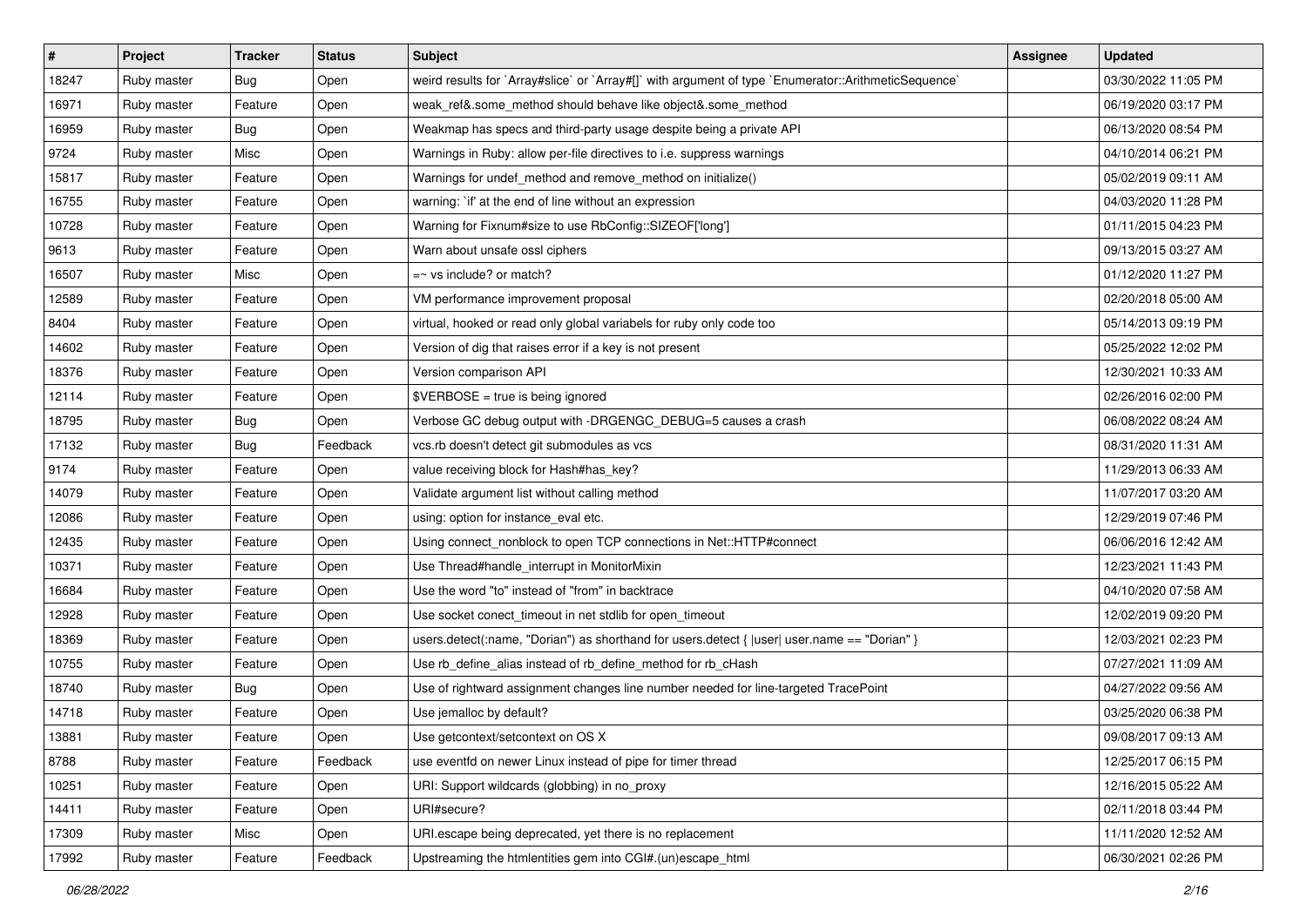| $\sharp$ | <b>Project</b> | <b>Tracker</b> | <b>Status</b> | Subject                                                                               | <b>Assignee</b> | <b>Updated</b>      |
|----------|----------------|----------------|---------------|---------------------------------------------------------------------------------------|-----------------|---------------------|
| 11690    | Ruby master    | Feature        | Open          | Update Hash during multiple assignment                                                |                 | 12/10/2015 12:26 PM |
| 17562    | Ruby master    | Feature        | Open          | Update - E option in -- help                                                          |                 | 01/19/2021 05:38 PM |
| 15413    | Ruby master    | Feature        | Open          | unmarkable C stack (3rd stack)                                                        |                 | 12/15/2018 01:13 AM |
| 11625    | Ruby master    | Feature        | Assigned      | Unlock GVL for SHA1 calculations                                                      |                 | 09/25/2018 11:26 AM |
| 18286    | Ruby master    | Bug            | Open          | Universal arm64/x86_84 binary built on an x86_64 machine segfaults/is killed on arm64 |                 | 05/26/2022 09:45 PM |
| 15781    | Ruby master    | Feature        | Open          | Unify Method List Introspection?                                                      |                 | 04/21/2019 11:16 PM |
| 17825    | Ruby master    | Feature        | Open          | Uniformize Float::INFINITY and Date::infinity.new                                     |                 | 05/04/2021 01:43 AM |
| 11530    | Ruby master    | Feature        | Feedback      | unicode planes                                                                        |                 | 09/21/2015 05:46 AM |
| 18510    | Ruby master    | <b>Bug</b>     | Open          | Unexpected waiting for console when starting ruby on windows                          |                 | 01/23/2022 02:53 PM |
| 18013    | Ruby master    | <b>Bug</b>     | Open          | Unexpected results when mxiing negated character classes and case-folding             |                 | 06/29/2021 12:05 PM |
| 18798    | Ruby master    | Feature        | Open          | UnboundMethod#==`with inherited classes                                               |                 | 05/25/2022 12:32 AM |
| 14390    | Ruby master    | Feature        | Feedback      | UnboundMethod#to_proc                                                                 |                 | 05/18/2018 03:24 AM |
| 10879    | Ruby master    | Feature        | Open          | UnboundMethod#to_proc                                                                 |                 | 02/21/2015 07:56 PM |
| 14582    | Ruby master    | Bug            | Open          | Unable to use `method_entry` and `method_return` tracing probes since 2.5             |                 | 06/18/2021 06:08 PM |
| 17950    | Ruby master    | Feature        | Open          | Unable to pattern-match against a String key                                          |                 | 06/15/2021 11:42 AM |
| 12625    | Ruby master    | Feature        | Open          | TypeError.assert, ArgumentError.assert                                                |                 | 08/10/2016 04:36 AM |
| 16471    | Ruby master    | Feature        | Open          | Two feature requests for WeakRef: get original object, callback feature               |                 | 01/02/2020 03:44 PM |
| 17566    | Ruby master    | Feature        | Open          | Tune thread QoS / efficiency on macOS                                                 |                 | 01/29/2021 09:16 AM |
| 13763    | Ruby master    | Feature        | Open          | Trigger "unused variable warning" for unused variables in parameter lists             |                 | 11/28/2017 04:49 AM |
| 18444    | Ruby master    | <b>Bug</b>     | Open          | Trapped TSTP causes a locking deadlock in 3.0.3 onward                                |                 | 05/26/2022 10:29 PM |
| 12911    | Ruby master    | Misc           | Assigned      | Translate docs                                                                        |                 | 11/24/2021 04:52 AM |
| 10237    | Ruby master    | Feature        | Open          | Transform all elements of one Encoding into another Encoding for Array and Hash       |                 | 01/05/2018 09:01 PM |
| 8272     | Ruby master    | Feature        | Open          | Transfer feature tracking to CommonRuby                                               |                 | 12/23/2021 11:40 PM |
| 15031    | Ruby master    | Feature        | Open          | T_RANGE for testing whether object is a Range                                         |                 | 08/27/2018 11:45 AM |
| 9099     | Ruby master    | Feature        | Feedback      | Train emoji lambda operator                                                           |                 | 11/24/2013 01:48 AM |
| 15568    | Ruby master    | Misc           | Open          | TracePoint(:raise)#parameters raises RuntimeError                                     |                 | 01/27/2019 12:02 AM |
| 10589    | Ruby master    | Feature        | Open          | [TracePoint API] Make THREAD_{BEGIN, END} events return some context information      |                 | 12/11/2014 04:27 PM |
| 18047    | Ruby master    | Feature        | Feedback      | TracePoint: Add event type for constant access                                        |                 | 12/02/2021 08:35 PM |
| 18269    | Ruby master    | Bug            | Open          | trace_opt_not and trace_opt_regexpmatch2 insns are indistinguishable                  |                 | 11/12/2021 07:44 AM |
| 16673    | Ruby master    | Feature        | Open          | total_timeout for Net::HTTP                                                           |                 | 03/07/2020 06:25 AM |
| 18840    | Ruby master    | Misc           | Open          | Top-level #using and other methods docs                                               |                 | 06/18/2022 07:12 PM |
| 18132    | Ruby master    | <b>Bug</b>     | Open          | TODO: fix ccan/list thread safety                                                     |                 | 01/02/2022 08:22 AM |
| 10519    | Ruby master    | Feature        | Open          | <b>TLS Renegotiation</b>                                                              |                 | 09/13/2015 03:29 AM |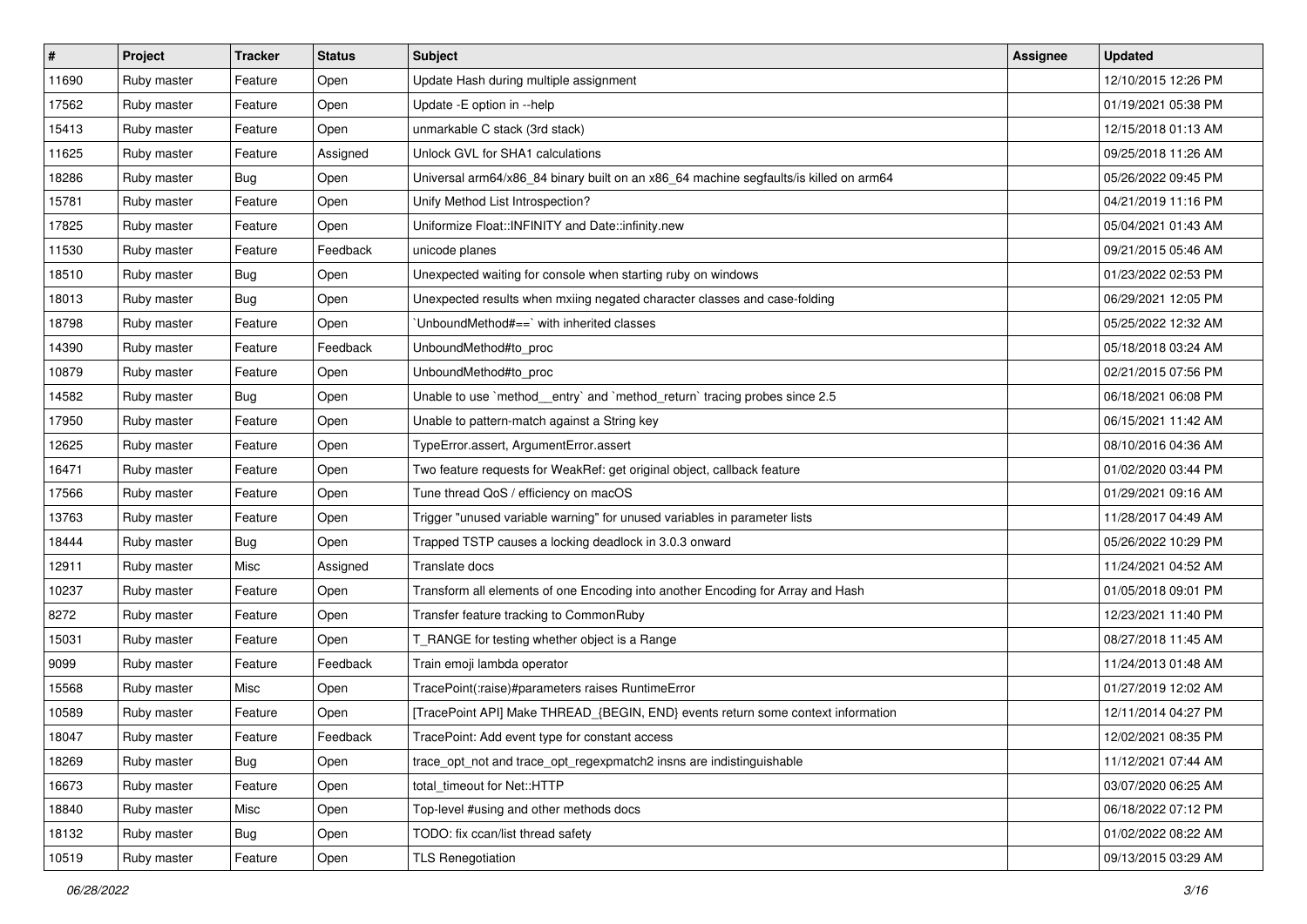| #     | Project     | <b>Tracker</b> | <b>Status</b> | <b>Subject</b>                                                                                                                                        | Assignee | <b>Updated</b>      |
|-------|-------------|----------------|---------------|-------------------------------------------------------------------------------------------------------------------------------------------------------|----------|---------------------|
| 16637 | Ruby master | Feature        | Open          | Time#to s and Date#to s accept strftime format string                                                                                                 |          | 02/17/2020 09:46 PM |
| 12173 | Ruby master | Feature        | Open          | Time#till now`                                                                                                                                        |          | 03/16/2016 10:19 AM |
| 18144 | Ruby master | Bug            | Open          | Timeout not working while regular expression match is running                                                                                         |          | 09/02/2021 07:08 AM |
| 18033 | Ruby master | Feature        | Open          | Time.new to parse a string                                                                                                                            |          | 12/07/2021 02:15 PM |
| 10949 | Ruby master | Feature        | Open          | Time is WB unprotected                                                                                                                                |          | 07/23/2015 05:55 PM |
| 13822 | Ruby master | Feature        | Feedback      | Time.dst_changes(t=Time.now.year)                                                                                                                     |          | 12/13/2018 01:31 AM |
| 15438 | Ruby master | Bug            | Open          | Threads can't switch faster than TIME QUANTUM (NSEC USEC MSEC)                                                                                        |          | 03/25/2019 08:53 PM |
| 14735 | Ruby master | Misc           | Open          | thread-safe operations in a hash could be documented                                                                                                  |          | 05/04/2018 01:09 PM |
| 11098 | Ruby master | Feature        | Feedback      | Thread-level allocation counting                                                                                                                      |          | 10/09/2018 01:52 AM |
| 12689 | Ruby master | <b>Bug</b>     | Open          | Thread isolation of $$~$ and \$                                                                                                                       |          | 04/01/2021 08:51 PM |
| 10658 | Ruby master | Feature        | Open          | ThreadGroup local variables                                                                                                                           |          | 01/28/2016 07:20 AM |
| 8185  | Ruby master | Bug            | Open          | Thread/fork issue                                                                                                                                     |          | 12/30/2019 03:00 AM |
| 18797 | Ruby master | <b>Bug</b>     | Open          | Third argument to Regexp.new is a bit broken                                                                                                          |          | 05/23/2022 10:11 AM |
| 13557 | Ruby master | Feature        | Open          | there's no way to pass backtrace locations as a massaged backtrace                                                                                    |          | 06/24/2019 08:21 PM |
| 10175 | Ruby master | Feature        | Open          | There's no reason to prefer Proc.new over Kernel#proc anymore                                                                                         |          | 11/10/2014 11:07 PM |
| 13787 | Ruby master | Misc           | Open          | The path to Ruby 3.x - would it be useful to have a separate thread here at the tracker, for discussions and<br>issues and ideas related to ruby 3.x? |          | 08/08/2017 08:29 AM |
| 11791 | Ruby master | Feature        | Feedback      | The literal quotes should accept more quote characters (aka more unicode characters)                                                                  |          | 12/09/2015 12:45 AM |
| 18763 | Ruby master | Bug            | Open          | The configure option "--with-openssl-dir" has lower precedence than pkg-config                                                                        |          | 05/11/2022 11:39 AM |
| 16920 | Ruby master | Bug            | Open          | TestThread#test_signal_at_join fails on aarch64                                                                                                       |          | 12/07/2021 02:17 PM |
| 14761 | Ruby master | <b>Bug</b>     | Open          | TestThread#test_join_limits hangs up on Solaris 10 with gcc                                                                                           |          | 05/16/2018 05:23 AM |
| 16493 | Ruby master | <b>Bug</b>     | Open          | TestThreadQueue#test_thr_kill is flaky on AArch64                                                                                                     |          | 01/09/2020 09:39 AM |
| 16265 | Ruby master | <b>Bug</b>     | Open          | Test (spec) failure using current MSYS2 tools, related to -fstack-protector and possibly<br>D_FORTIFY_SOURCE=2                                        |          | 12/03/2019 03:09 PM |
| 18073 | Ruby master | Bug            | Open          | test/ruby/test_jit.rb: "error: invalid use of ' builtin_va_arg_pack ()" on Ruby 2.7.4 on gcc 4.8.5                                                    |          | 12/03/2021 03:04 PM |
| 18393 | Ruby master | <b>Bug</b>     | Open          | TestReadline#test interrupt in other thread fails on armv7hl                                                                                          |          | 12/07/2021 02:03 PM |
| 4173  | Ruby master | <b>Bug</b>     | Open          | TestProcess#test_wait_and_sigchild 00000000                                                                                                           |          | 03/15/2018 08:29 AM |
| 12500 | Ruby master | Bug            | Open          | TestProcess#test_aspawn_too_long_path fails on mips with "argument too big"                                                                           |          | 12/29/2019 10:38 AM |
| 17999 | Ruby master | Bug            | Open          | TestMethod#test_zsuper intermittent timeout error on raspbian10-aarch64 CI                                                                            |          | 06/18/2021 01:33 AM |
| 17591 | Ruby master | Misc           | Open          | Test frameworks and REPLs do not show deprecation warnings by default                                                                                 |          | 02/17/2021 09:06 AM |
| 14064 | Ruby master | <b>Bug</b>     | Open          | test-all with and without -j - incorrect assertions and missing test methods                                                                          |          | 11/03/2017 10:54 PM |
| 14601 | Ruby master | Feature        | Open          | test-all & ruby/test_m17n_comb.rb - fixup                                                                                                             |          | 08/26/2019 07:30 PM |
| 18380 | Ruby master | <b>Bug</b>     | Open          | TestAddressResolve#test_socket_getnameinfo_domain_blocking test failures                                                                              |          | 12/21/2021 04:22 PM |
| 8896  | Ruby master | Feature        | Open          | #tap with missing block                                                                                                                               |          | 12/23/2021 11:43 PM |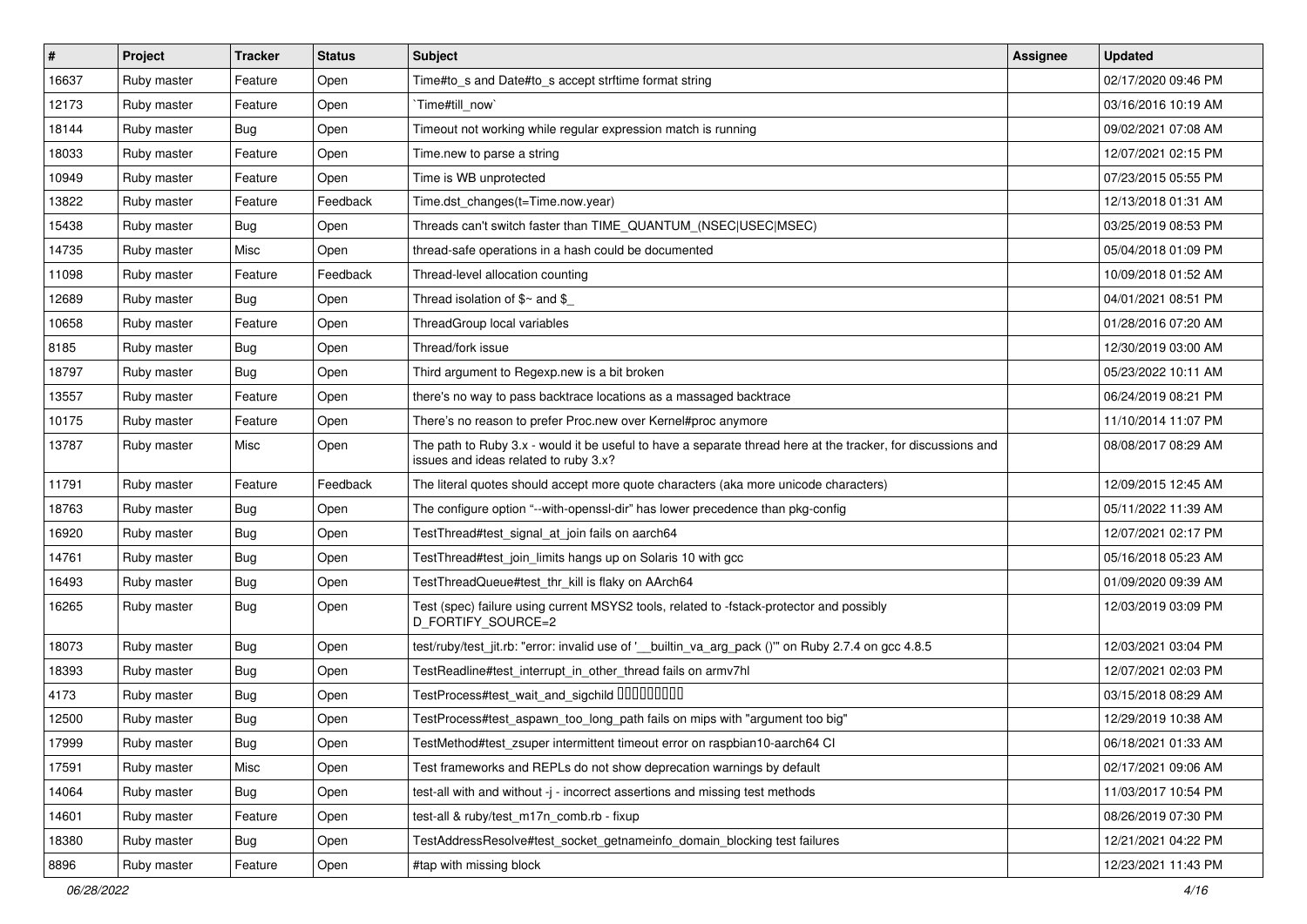| $\vert$ # | Project     | <b>Tracker</b> | <b>Status</b> | <b>Subject</b>                                                                                     | <b>Assignee</b> | <b>Updated</b>      |
|-----------|-------------|----------------|---------------|----------------------------------------------------------------------------------------------------|-----------------|---------------------|
| 18136     | Ruby master | Feature        | Open          | take_while_after                                                                                   |                 | 01/28/2022 06:23 AM |
| 17680     | Ruby master | Bug            | Open          | tab completion no longer works on irb3.0                                                           |                 | 03/13/2021 08:06 AM |
| 14681     | Ruby master | <b>Bug</b>     | Open          | 'syswrite': stream closed in another thread (IOError)                                              |                 | 04/22/2018 12:12 AM |
| 11428     | Ruby master | Feature        | Open          | system/exec/etc. should to_s their argument to restore Pathname functionality as it was in 1.8     |                 | 11/06/2016 02:17 AM |
| 11939     | Ruby master | Feature        | Open          | Syntax sugar to apply a method replace a variable                                                  |                 | 01/04/2016 09:49 AM |
| 17290     | Ruby master | Feature        | Open          | Syntax sugar for boolean keyword argument                                                          |                 | 10/29/2020 04:51 AM |
| 9686      | Ruby master | Feature        | Open          | Syntax for symbols used in hashes                                                                  |                 | 12/23/2021 11:43 PM |
| 8848      | Ruby master | Feature        | Open          | Syntax for binary strings                                                                          |                 | 12/23/2021 11:43 PM |
| 18080     | Ruby master | Bug            | Open          | Syntax error on one-line pattern matching                                                          |                 | 08/18/2021 12:38 AM |
| 13645     | Ruby master | Feature        | Open          | Syntactic sugar for indexing when using the safe navigation operator                               |                 | 04/16/2019 03:00 PM |
| 12129     | Ruby master | Feature        | Open          | syntactic sugar for dynamic method dispatch `object_expression:method_name_expression(1, 2)`       |                 | 03/14/2016 01:35 AM |
| 8961      | Ruby master | Feature        | Open          | Synchronizable module to easily wrap methods in a mutex                                            |                 | 12/23/2021 11:43 PM |
| 18826     | Ruby master | Bug            | Open          | Symbol#to_proc inconsistent, sometimes calls private methods                                       |                 | 06/16/2022 07:27 AM |
| 13257     | Ruby master | Feature        | Feedback      | Symbol#singleton_class should be undef                                                             |                 | 06/01/2020 09:41 PM |
| 9963      | Ruby master | Feature        | Feedback      | Symbol.count                                                                                       |                 | 07/11/2014 06:50 AM |
| 16102     | Ruby master | Feature        | Open          | `Symbol#call`                                                                                      |                 | 09/12/2019 09:25 AM |
| 14835     | Ruby master | Feature        | Feedback      | Support TracePoint#raised exception on non-:raise events                                           |                 | 12/04/2021 06:49 AM |
| 14393     | Ruby master | Feature        | Open          | Support sending file descriptors (on local machine) via DRb UNIX                                   |                 | 01/24/2018 08:58 PM |
| 18259     | Ruby master | Feature        | Open          | Support quarter spec %q in Time#strftime                                                           |                 | 10/21/2021 12:15 PM |
| 17047     | Ruby master | Feature        | Open          | Support parameters for MAIL FROM and RCPT TO                                                       |                 | 12/06/2021 08:16 PM |
| 11665     | Ruby master | Feature        | Open          | Support nested functions for better code organization                                              |                 | 11/16/2016 03:06 PM |
| 10602     | Ruby master | Feature        | Open          | Support multithreaded profiling                                                                    |                 | 07/09/2019 01:24 AM |
| 17151     | Ruby master | Feature        | Open          | Support multiple builtin ruby code for implimatation in Ruby & C                                   |                 | 09/05/2020 01:41 AM |
| 17844     | Ruby master | Feature        | Open          | Support list of methods to test with respond_to?                                                   |                 | 05/06/2021 07:00 PM |
| 14550     | Ruby master | Feature        | Open          | Support keyword arguments with Date#step                                                           |                 | 02/26/2018 03:58 AM |
| 12138     | Ruby master | Feature        | Feedback      | Support `Kernel#load_with_env(filename, cbase: SomeMod, cref: someMod, binding: SomeMod) # => obj` |                 | 09/29/2016 11:44 PM |
| 12858     | Ruby master | Feature        | Open          | Supporting batch-requiring of files in ruby                                                        |                 | 10/23/2016 08:05 AM |
| 7708      | Ruby master | Feature        | Open          | support for patches list                                                                           |                 | 12/25/2017 06:15 PM |
| 9830      | Ruby master | Feature        | Assigned      | Support for GOST private/public keys                                                               |                 | 09/13/2015 03:10 AM |
| 11539     | Ruby master | Feature        | Open          | Support explicit declaration of volatile instance variables                                        |                 | 01/26/2021 03:30 PM |
| 9445      | Ruby master | Feature        | Open          | Support emitting 1.9 Symbol keyword Hash syntax when pretty printing Hashes                        |                 | 01/24/2014 06:01 AM |
| 15024     | Ruby master | Feature        | Open          | Support block in Array#join                                                                        |                 | 08/25/2018 05:05 AM |
| 17616     | Ruby master | Feature        | Open          | Support backtracing on Linux with non-GNU-libc + libunwind                                         |                 | 02/09/2021 01:12 PM |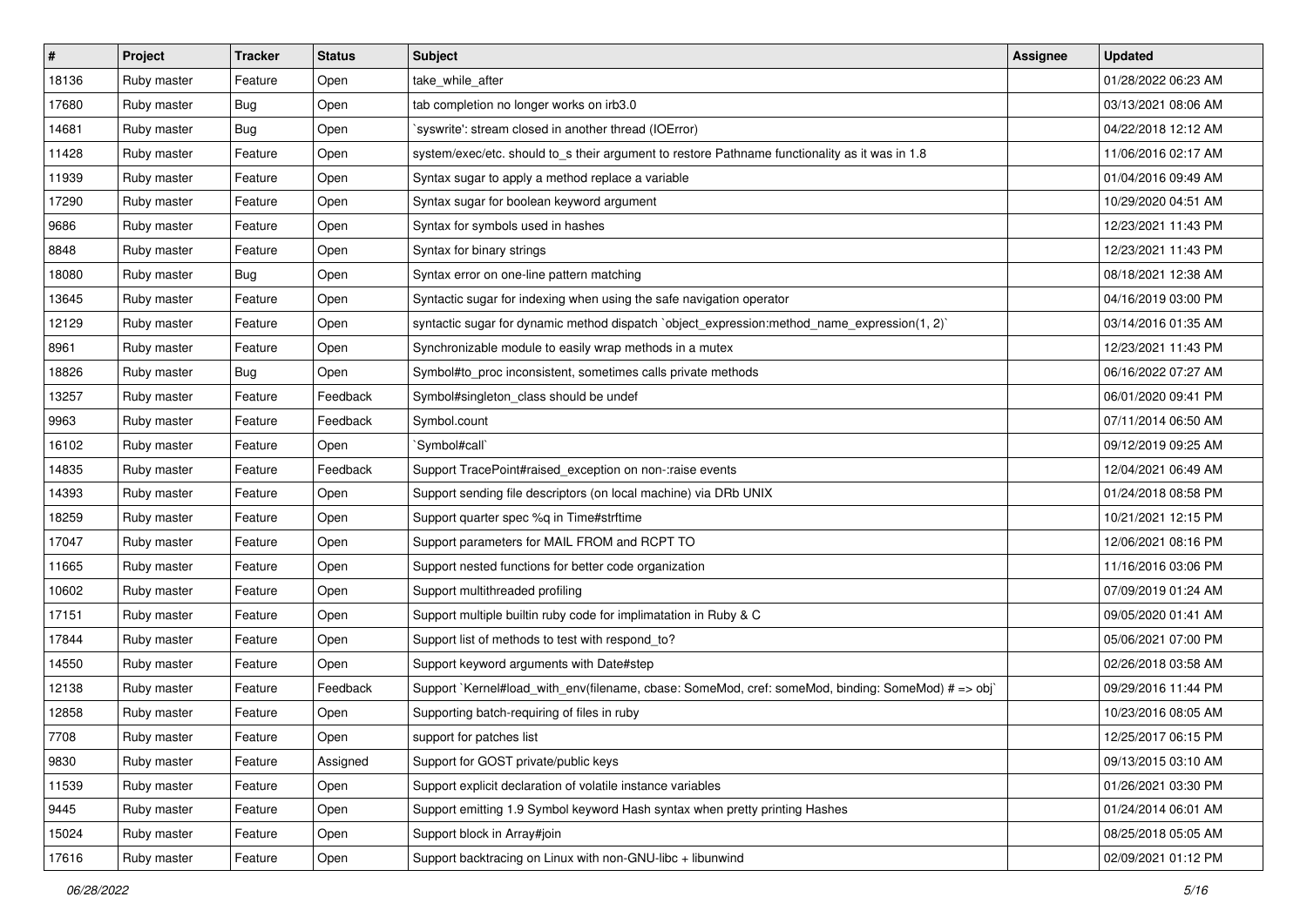| #     | Project     | <b>Tracker</b> | <b>Status</b> | Subject                                                                                                            | Assignee | <b>Updated</b>      |
|-------|-------------|----------------|---------------|--------------------------------------------------------------------------------------------------------------------|----------|---------------------|
| 14164 | Ruby master | Feature        | Open          | [Suggestion] Type system for ruby 3x to be usable for e. g. rubocop or autogenerating crystal code and so<br>forth |          | 08/12/2019 08:15 AM |
| 17627 | Ruby master | Feature        | Open          | Suggestion: Implement `freeze_values` instance method on collection-like classes.                                  |          | 02/16/2021 07:58 PM |
| 16122 | Ruby master | Feature        | Feedback      | Struct::Value: simple immutable value object                                                                       |          | 02/12/2022 09:54 PM |
| 16638 | Ruby master | Feature        | Open          | Structured Data for Syslog                                                                                         |          | 02/17/2020 07:06 PM |
| 10585 | Ruby master | Feature        | Open          | struct: speedup struct.attr = $v$ for first 10 attributes and struct[:attr] for big structs                        |          | 06/30/2015 08:18 PM |
| 12416 | Ruby master | Feature        | Open          | struct rb_id_table lacks mark function                                                                             |          | 09/22/2020 07:43 PM |
| 12719 | Ruby master | Feature        | Feedback      | Struct#merge` for partial updates                                                                                  |          | 09/29/2021 09:16 PM |
| 12380 | Ruby master | Feature        | Open          | 'Struct' as a subclass of 'Class'                                                                                  |          | 05/14/2016 08:28 AM |
| 7845  | Ruby master | Feature        | Open          | Strip doesn't handle unicode space characters in ruby 1.9.2 & 1.9.3 (does in 1.9.1)                                |          | 12/23/2021 11:43 PM |
| 16927 | Ruby master | <b>Bug</b>     | Open          | String#tr won't return the expected result for some sign with diacritics                                           |          | 06/01/2020 05:24 AM |
| 10331 | Ruby master | Feature        | Open          | String#to_r to recognize negative denominators                                                                     |          | 10/06/2014 02:44 PM |
| 14417 | Ruby master | Feature        | Feedback      | String#sub / String#gsub 00000 Symbol 0 Hash000000000000                                                           |          | 02/04/2018 01:05 PM |
| 10152 | Ruby master | Feature        | Open          | String#strip doesn't remove non-breaking space                                                                     |          | 04/12/2015 07:36 PM |
| 16666 | Ruby master | Feature        | Open          | 'string' - 'str' as a shortcut for 'string'.gsub('str', ")?                                                        |          | 03/01/2020 08:38 PM |
| 17771 | Ruby master | Feature        | Open          | String#start_with? should not construct MatchData or set \$~                                                       |          | 04/02/2021 02:49 PM |
| 12304 | Ruby master | Feature        | Feedback      | String#split with a block                                                                                          |          | 04/21/2016 12:29 AM |
| 15562 | Ruby master | Feature        | Open          | String#split` option to suppress the initial empty substring                                                       |          | 01/28/2019 03:32 AM |
| 18597 | Ruby master | Feature        | Open          | Strings need a named method like 'dup' that doesn't duplicate if receiver is mutable                               |          | 02/26/2022 11:56 PM |
| 15151 | Ruby master | Feature        | Open          | String#slice!(0,) creates a duplicate of original string                                                           |          | 06/20/2019 03:37 PM |
| 9116  | Ruby master | Feature        | Open          | String#rsplit missing                                                                                              |          | 04/27/2017 10:00 AM |
| 9807  | Ruby master | Feature        | Open          | String.new with block                                                                                              |          | 05/07/2014 05:54 AM |
| 16790 | Ruby master | Feature        | Open          | string format and refinements                                                                                      |          | 04/16/2020 03:06 AM |
| 13025 | Ruby master | Feature        | Feedback      | String equality operator does not perform implicit conversion                                                      |          | 12/12/2016 07:18 AM |
| 5606  | Ruby master | Feature        | Feedback      | String#each_match(regexp)                                                                                          |          | 12/25/2017 06:15 PM |
| 15588 | Ruby master | Feature        | Open          | String#each_chunk and #chunks                                                                                      |          | 12/25/2019 04:28 AM |
| 10783 | Ruby master | Misc           | Open          | String#concat has an "appending" behavior                                                                          |          | 08/08/2018 03:08 AM |
| 14783 | Ruby master | Feature        | Open          | String#chars_at / String#bytes_at                                                                                  |          | 05/24/2018 01:18 PM |
| 17682 | Ruby master | Feature        | Open          | String#casecmp performance improvement                                                                             |          | 03/24/2021 02:29 PM |
| 15899 | Ruby master | Feature        | Open          | String#before and String#after                                                                                     |          | 11/04/2019 08:57 PM |
| 16017 | Ruby master | Feature        | Feedback      | <b>String and Array Slices</b>                                                                                     |          | 07/24/2019 07:28 AM |
| 15668 | Ruby master | Feature        | Open          | stdlib: Date - Time should return the difference in days                                                           |          | 03/15/2019 07:09 AM |
| 8269  | Ruby master | Feature        | Feedback      | stdlib: Add Find.each_file to accompany Find.find                                                                  |          | 06/02/2013 03:53 PM |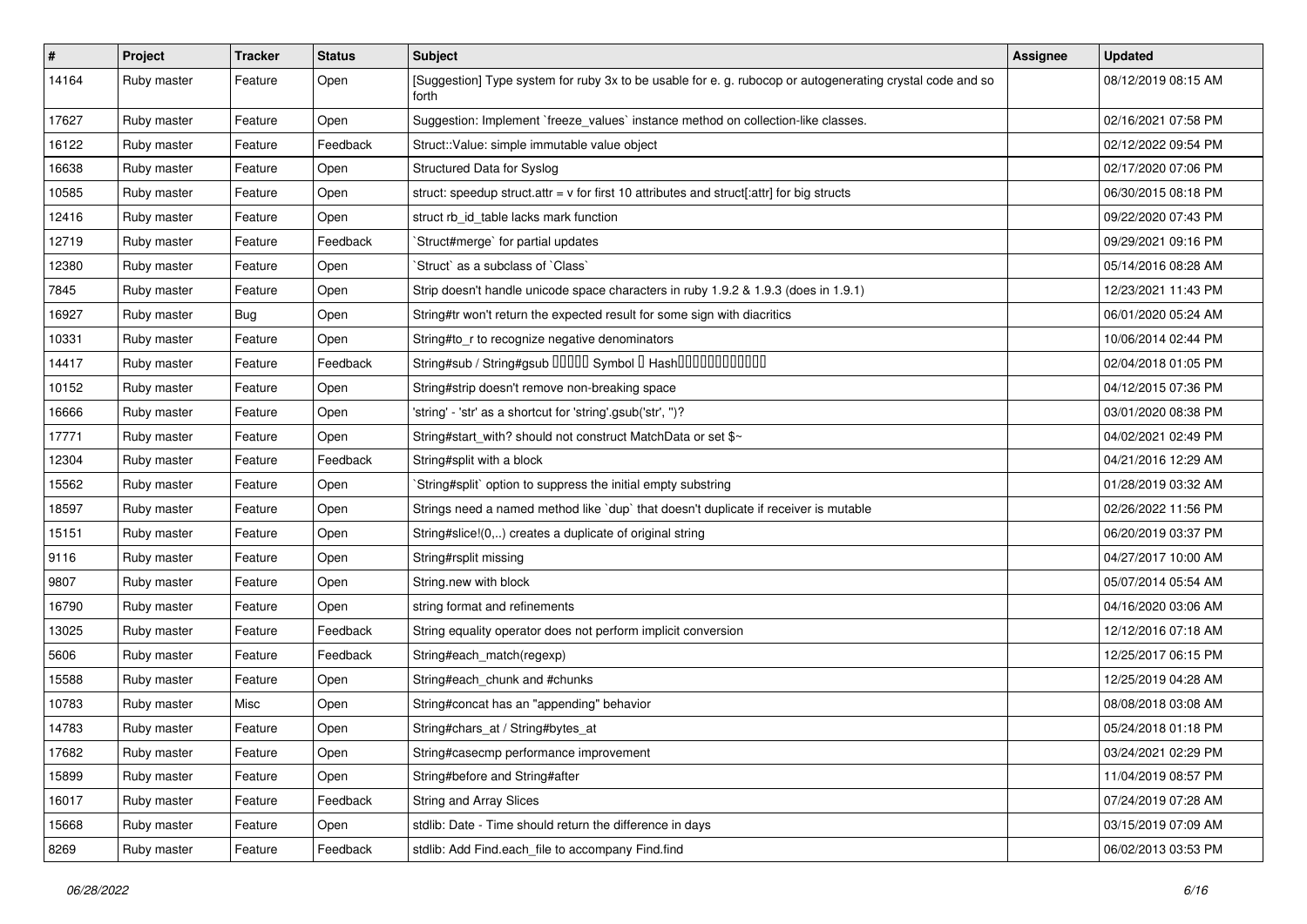| $\vert$ # | Project     | <b>Tracker</b> | <b>Status</b> | Subject                                                                                                                                               | <b>Assignee</b> | <b>Updated</b>      |
|-----------|-------------|----------------|---------------|-------------------------------------------------------------------------------------------------------------------------------------------------------|-----------------|---------------------|
| 17148     | Ruby master | Feature        | Open          | stdbuf(1) support                                                                                                                                     |                 | 09/07/2020 04:12 AM |
| 16158     | Ruby master | Bug            | Open          | "st" Character Sequence In Regex Look-Behind Causes Illegal Pattern Error When Combined With POSIX<br>Bracket Expressions And Case Insensitivity Flag |                 | 09/17/2019 09:37 AM |
| 10228     | Ruby master | Feature        | Feedback      | Statistics module                                                                                                                                     |                 | 11/10/2014 11:01 PM |
| 17859     | Ruby master | Feature        | Open          | Start IRB when running just `ruby`                                                                                                                    |                 | 05/14/2021 07:54 AM |
| 8619      | Ruby master | Feature        | Open          | <b>Standard Profiling API</b>                                                                                                                         |                 | 12/23/2021 11:43 PM |
| 16511     | Ruby master | Feature        | Open          | Staged warnings and better compatibility for keyword arguments in 2.7.1                                                                               |                 | 02/25/2020 06:54 PM |
| 6133      | Ruby master | Feature        | Assigned      | SSLSocket <sup>[</sup> shutdown <sup>[11]</sup>                                                                                                       |                 | 09/13/2015 03:22 AM |
| 8688      | Ruby master | Feature        | Open          | #sprintf should accept strings as keys                                                                                                                |                 | 07/26/2013 02:33 AM |
| 17926     | Ruby master | Bug            | Open          | spec/ruby/core/file/atime_spec.rb: a random failing test on Travis ppc64le                                                                            |                 | 06/02/2021 04:35 PM |
| 16451     | Ruby master | Feature        | Open          | Special ternary operator for methods ending in `?`                                                                                                    |                 | 12/26/2019 09:03 PM |
| 18825     | Ruby master | Feature        | Open          | Specialized instruction for "array literal + `.hash`"                                                                                                 |                 | 06/14/2022 05:24 PM |
| 17127     | Ruby master | Feature        | Open          | Some TrueClass methods are faster if implemented in Ruby                                                                                              |                 | 11/05/2020 07:11 AM |
| 15833     | Ruby master | Feature        | Open          | Some refactors for shared-root array                                                                                                                  |                 | 07/29/2019 07:13 AM |
| 18759     | Ruby master | Bug            | Open          | snapshot-ruby_2_7: test failure on macos-12                                                                                                           |                 | 04/28/2022 12:18 AM |
| 17815     | Ruby master | Misc           | Open          | Snapcraft Ruby plugin                                                                                                                                 |                 | 04/20/2021 07:59 PM |
| 11388     | Ruby master | Feature        | Open          | SMTP Service Extension for Delivery Status Notifications                                                                                              |                 | 02/06/2018 11:37 AM |
| 13174     | Ruby master | Feature        | Open          | Smaller id_table on 64bit platform                                                                                                                    |                 | 01/31/2017 02:05 PM |
| 14474     | Ruby master | <b>Bug</b>     | Open          | skip "TestException#test thread signal location" as known bug                                                                                         |                 | 12/10/2018 07:09 AM |
| 11064     | Ruby master | Bug            | Open          | #singleton_methods for objects with special singleton_class returns an empty array                                                                    |                 | 01/31/2022 05:02 AM |
| 13620     | Ruby master | Feature        | Open          | Simplifying MRI's build system: always make install                                                                                                   |                 | 07/08/2018 09:41 AM |
| 14565     | Ruby master | Feature        | Open          | Simpler, one-liner, failsafe require in ruby? [Suggested names: require_failsafe, require_safe, require_try,<br>require_add)                          |                 | 10/09/2019 05:42 AM |
| 6263      | Ruby master | Feature        | Feedback      | Simple access to toplevel object (main)                                                                                                               |                 | 12/25/2017 06:15 PM |
| 14328     | Ruby master | Feature        | Open          | SIMD vectorization                                                                                                                                    |                 | 07/16/2018 05:12 PM |
| 16699     | Ruby master | Feature        | Feedback      | Silence/ignore particular warnings from some parts of the code (in a .rb file)                                                                        |                 | 03/20/2020 09:24 PM |
| 18834     | Ruby master | Misc           | Feedback      | Significant change in loop speeds (regressing using while loop on ARM chips)                                                                          |                 | 06/23/2022 03:30 PM |
| 15402     | Ruby master | Misc           | Open          | Shrinking excess retained memory of container types on promotion to uncollectible                                                                     |                 | 12/11/2018 08:43 PM |
| 13668     | Ruby master | Feature        | Open          | Show / log test-all skips in CI here or at http://rubyci.org/ ?                                                                                       |                 | 06/20/2017 03:30 AM |
| 17743     | Ruby master | Feature        | Open          | Show argument types in backtrace                                                                                                                      |                 | 03/25/2021 06:39 PM |
| 8853      | Ruby master | Feature        | Open          | Should String#sub(pattern) returns an Enumerator?                                                                                                     |                 | 07/13/2019 12:32 AM |
| 8206      | Ruby master | Feature        | Open          | Should Ruby core implement String#blank?                                                                                                              |                 | 04/28/2016 02:05 PM |
| 11230     | Ruby master | <b>Bug</b>     | Open          | Should rb_struct_s_members() be public API?                                                                                                           |                 | 04/17/2021 05:06 PM |
| 13124     | Ruby master | Feature        | Open          | Should #puts convert to external encoding?                                                                                                            |                 | 12/01/2017 06:45 PM |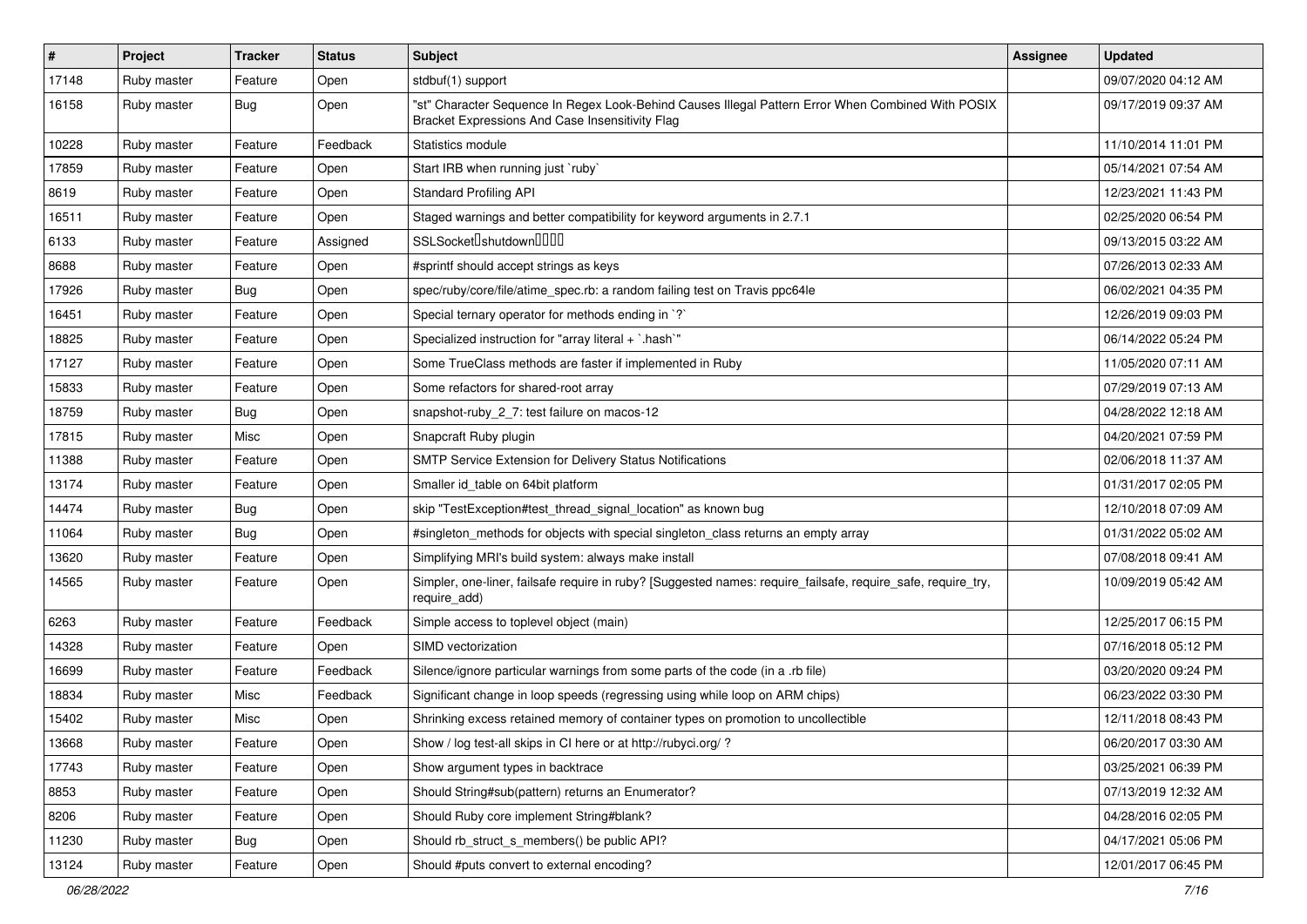| $\vert$ # | Project     | <b>Tracker</b> | <b>Status</b> | Subject                                                                                                                        | <b>Assignee</b> | <b>Updated</b>      |
|-----------|-------------|----------------|---------------|--------------------------------------------------------------------------------------------------------------------------------|-----------------|---------------------|
| 9049      | Ruby master | Feature        | Open          | Shorthands (a:b, *) for inclusive indexing                                                                                     |                 | 03/15/2018 12:26 AM |
| 17384     | Ruby master | Feature        | Feedback      | shorthand of Hash#merge                                                                                                        |                 | 12/10/2020 06:14 AM |
| 18162     | Ruby master | Feature        | Open          | Shorthand method Proc#isolate to create isolated proc objects                                                                  |                 | 09/13/2021 02:33 AM |
| 16241     | Ruby master | Feature        | Open          | Shorter syntax for anonymous refinements                                                                                       |                 | 11/20/2020 07:22 PM |
| 16791     | Ruby master | Feature        | Open          | Shortcut for Process::Status.exitstatus                                                                                        |                 | 05/19/2020 03:16 AM |
| 9953      | Ruby master | Feature        | Open          | set_trace_func values which could be frozen or symbols                                                                         |                 | 06/19/2014 10:44 PM |
| 16995     | Ruby master | Feature        | Open          | Sets: <=> should be specialized                                                                                                |                 | 06/26/2020 08:43 PM |
| 16994     | Ruby master | Feature        | Feedback      | Sets: shorthand for frozen sets of symbols / strings                                                                           |                 | 09/25/2020 08:15 PM |
| 16990     | Ruby master | Feature        | Open          | Sets: operators compatibility with Array                                                                                       |                 | 02/22/2021 11:37 PM |
| 16993     | Ruby master | Feature        | Open          | Sets: from hash keys using Hash#key_set                                                                                        |                 | 06/27/2020 05:44 AM |
| 16991     | Ruby master | Feature        | Open          | Sets: add Set#join                                                                                                             |                 | 06/26/2020 08:29 PM |
| 7220      | Ruby master | Feature        | Open          | Separate IO#dup, StringIO#initialize_copy from dup(2)                                                                          |                 | 12/10/2020 08:47 AM |
| 17471     | Ruby master | Feature        | Open          | send_if method for improved conditional chaining                                                                               |                 | 12/29/2020 03:23 PM |
| 12141     | Ruby master | Feature        | Open          | send and __send__                                                                                                              |                 | 03/14/2016 01:32 AM |
| 18736     | Ruby master | Feature        | Open          | self-p for method chain                                                                                                        |                 | 04/15/2022 11:09 AM |
| 18265     | Ruby master | Feature        | Open          | Self-contained one-binary feature which discuss on ruby kaigi 2021 day 2, I Ruby Committers vs the World<br>/ CRuby Committers |                 | 10/24/2021 04:11 PM |
| 18186     | Ruby master | Bug            | Open          | SEGV with system command - MinGW?                                                                                              |                 | 09/22/2021 03:20 PM |
| 14049     | Ruby master | Bug            | Open          | SEGV svn 60401 require relative                                                                                                |                 | 10/26/2017 05:25 PM |
| 16288     | Ruby master | <b>Bug</b>     | Open          | Segmentation fault with finalizers, threads                                                                                    |                 | 12/19/2019 07:46 PM |
| 17765     | Ruby master | Bug            | Feedback      | Segmentation fault when calling String#gsub                                                                                    |                 | 12/02/2021 06:57 PM |
| 18750     | Ruby master | <b>Bug</b>     | Feedback      | Segmentation fault on SIGINT when waiting in TracePoint handler                                                                |                 | 04/29/2022 10:47 AM |
| 18412     | Ruby master | Bug            | Open          | Segfault in test_ractor.rb                                                                                                     |                 | 12/17/2021 04:23 AM |
| 18413     | Ruby master | <b>Bug</b>     | Open          | Segfault in `ripper/lexer.rb`                                                                                                  |                 | 12/17/2021 04:49 PM |
| 17799     | Ruby master | Bug            | Open          | Seg fault in rb_class_clear_method_cache                                                                                       |                 | 12/09/2021 05:39 AM |
| 16621     | Ruby master | Feature        | Open          | Second block parameter of Pathname#glob to be relative path from self                                                          |                 | 02/12/2020 11:27 PM |
| 13571     | Ruby master | Bug            | Open          | Script arguments, encoding, windows / MinGW                                                                                    |                 | 11/12/2017 10:53 PM |
| 4046      | Ruby master | Feature        | Feedback      | Saving C's ** argv and cwd allows Ruby programs to reliably restart themselves                                                 |                 | 12/25/2017 06:14 PM |
| 16411     | Ruby master | Feature        | Open          | Safer keyword argument extension                                                                                               |                 | 12/10/2019 02:45 AM |
| 8494      | Ruby master | Feature        | Open          | Safe method for defensive copies. alternative to 'dup'                                                                         |                 | 06/05/2013 04:26 PM |
| 3001      | Ruby master | Feature        | Feedback      | Ruby stdlib: Benchmark::Tms #memberwise drops labels                                                                           |                 | 05/24/2016 01:42 PM |
| 18842     | Ruby master | <b>Bug</b>     | Open          | Ruby's Resolv library does not handle correctly the `NODATA` case                                                              |                 | 06/19/2022 05:39 PM |
| 16810     | Ruby master | <b>Bug</b>     | Open          | ruby segfaults on s390x with musl libc                                                                                         |                 | 03/05/2021 01:38 AM |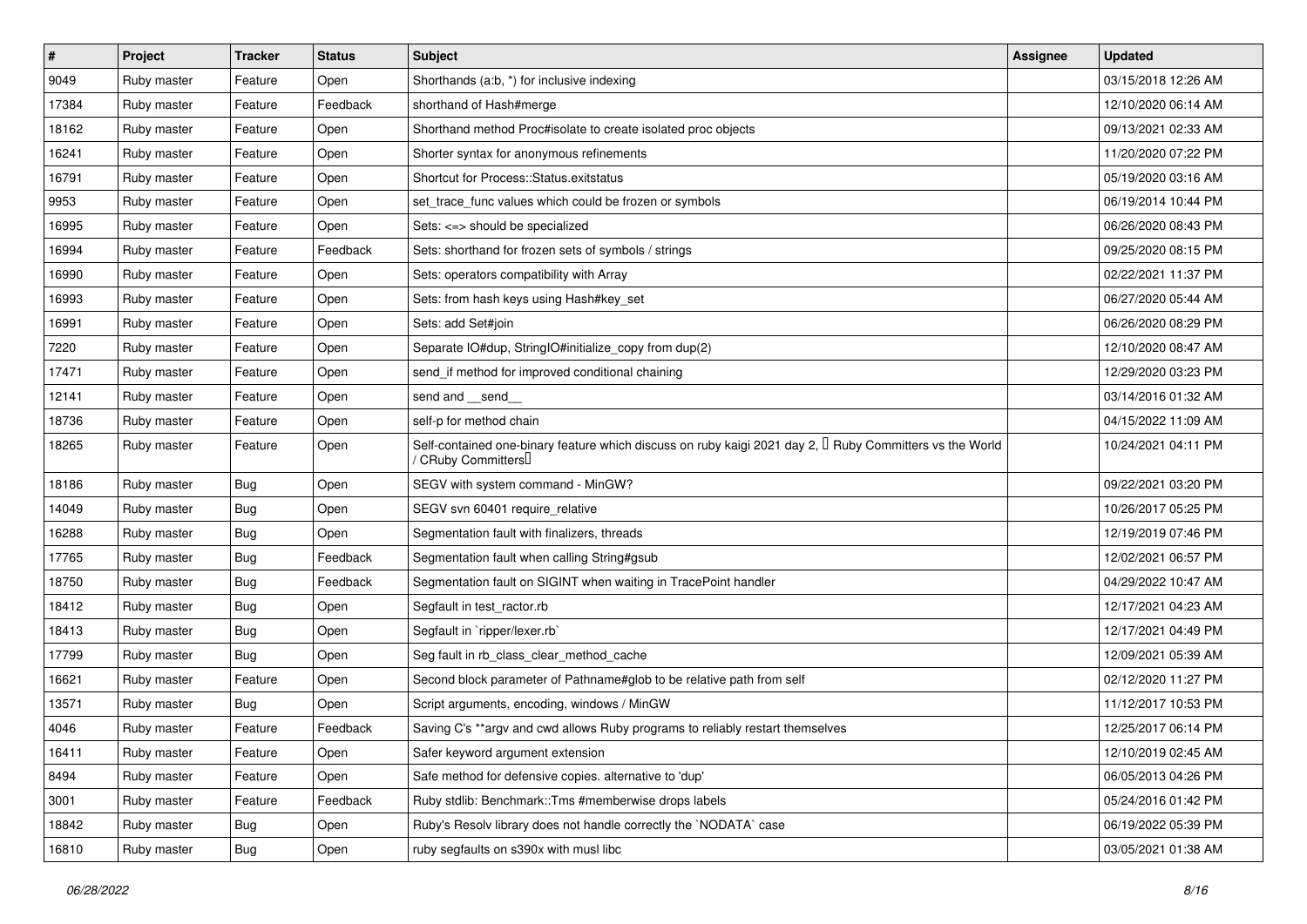| #     | Project     | <b>Tracker</b> | <b>Status</b> | Subject                                                                       | <b>Assignee</b> | <b>Updated</b>      |
|-------|-------------|----------------|---------------|-------------------------------------------------------------------------------|-----------------|---------------------|
| 16905 | Ruby master | Bug            | Open          | Ruby required to build Ruby on Haiku?                                         |                 | 05/24/2020 08:08 AM |
| 16629 | Ruby master | Misc           | Open          | ruby-loco now built & saved on GitHub, both mingw & mswin builds              |                 | 02/12/2020 01:53 PM |
| 17741 | Ruby master | Feature        | Open          | Ruby links to `objc` for convenience - this should be moved into a native ext |                 | 03/23/2021 01:24 AM |
| 18822 | Ruby master | Feature        | Open          | Ruby lack a proper method to percent-encode strings for URIs (RFC 3986)       |                 | 06/09/2022 02:42 PM |
| 16851 | Ruby master | Feature        | Feedback      | Ruby hashing algorithm could be improved using Tabulation Hashing             |                 | 10/22/2020 09:18 AM |
| 18733 | Ruby master | <b>Bug</b>     | Open          | Ruby GC problems cause performance issue with Ractor                          |                 | 04/15/2022 09:13 AM |
| 18758 | Ruby master | Bug            | Open          | Ruby fails to build on M1 Mac when x86 Homebrew is installed                  |                 | 04/28/2022 03:19 PM |
| 17142 | Ruby master | Bug            | Open          | Ruby fails to build in AIX                                                    |                 | 03/20/2021 07:08 AM |
| 17851 | Ruby master | Feature        | Open          | ruby extension for memoryview                                                 |                 | 05/05/2021 03:15 PM |
| 7981  | Ruby master | Feature        | Open          | ruby does not respect --                                                      |                 | 02/28/2013 02:49 PM |
| 16408 | Ruby master | Misc           | Open          | Ruby docs list incorrect method signatures for PTY::getpty/PTY::spawn         |                 | 12/12/2019 05:12 PM |
| 13681 | Ruby master | Feature        | Open          | Ruby digest init fails in FIPS mode when built against OpenSSL ~> 1.0.1       |                 | 07/04/2017 05:17 PM |
| 14276 | Ruby master | Feature        | Open          | Ruby core debugger API                                                        |                 | 01/05/2018 07:54 PM |
| 14422 | Ruby master | Bug            | Open          | Ruby configuration options should not be reused for gem builds                |                 | 03/05/2018 03:32 PM |
| 10436 | Ruby master | <b>Bug</b>     | Open          | ruby -c and ripper inconsistency: m(&nil) {}                                  |                 | 08/27/2019 12:08 AM |
| 14149 | Ruby master | Misc           | Open          | Ruby Birthday Thread - 25th years anniversary                                 |                 | 12/02/2017 01:40 AM |
| 13968 | Ruby master | Misc           | Open          | [Ruby 3.x perhaps] - A (minimal?) static variant of ruby                      |                 | 01/14/2018 03:24 PM |
| 18281 | Ruby master | <b>Bug</b>     | Open          | Ruby 3.1.0: gem uninstall -alx fails to uninstall debug                       |                 | 06/16/2022 01:08 AM |
| 17373 | Ruby master | Bug            | Open          | Ruby 3.0 is slower at Discourse bench than Ruby 2.7                           |                 | 01/04/2021 06:47 AM |
| 18648 | Ruby master | Feature        | Feedback      | ruby2_keywords and  name arguments with impossible names                      |                 | 03/18/2022 06:25 PM |
| 18457 | Ruby master | Bug            | Open          | ruby 2.7.5 fiddle/types.rb use uint32_t but fiddle/cparser.rb lacks uint32_t  |                 | 01/03/2022 01:00 PM |
| 18607 | Ruby master | <b>Bug</b>     | Feedback      | Ruby 2.7.5 fails to configure on macOS Monterey on mac with M1 Pro            |                 | 03/04/2022 01:08 PM |
| 14418 | Ruby master | <b>Bug</b>     | Open          | ruby 2.5 slow regexp execution                                                |                 | 12/29/2019 10:34 AM |
| 14387 | Ruby master | Bug            | Open          | Ruby 2.5 <sup>D</sup> Alpine Linux 000000000000 SystemStackError 00000        |                 | 04/21/2020 03:13 PM |
| 12982 | Ruby master | Feature        | Feedback      | ruby 2.3.1 got crash on macos                                                 |                 | 12/23/2021 11:40 PM |
| 17037 | Ruby master | Bug            | Open          | rounding of Rational#to_f                                                     |                 | 08/26/2020 03:54 AM |
| 8321  | Ruby master | Feature        | Open          | Ripper: I would like coordinates for keywords                                 |                 | 05/10/2013 07:01 PM |
| 16794 | Ruby master | Feature        | Open          | Rightward operators                                                           |                 | 09/10/2020 09:34 PM |
| 11500 | Ruby master | Feature        | Open          | [RFC] rename Queue to UnboundedQueue                                          |                 | 07/19/2021 07:48 AM |
| 18494 | Ruby master | Feature        | Open          | [RFC] ENV["RUBY_GC_"]= changes GC parameters dynamically                      |                 | 01/17/2022 11:15 PM |
| 18401 | Ruby master | Feature        | Open          | Rework `require relative` to add the "current path" on `\$LOAD PATH`          |                 | 12/09/2021 05:41 PM |
| 11927 | Ruby master | Feature        | Open          | Return value for `Module#include` and `Module#prepend`                        |                 | 09/02/2020 12:40 AM |
| 12006 | Ruby master | Feature        | Open          | return IO object from IO#print, IO#puts, IO#close_read, IO#close_write,       |                 | 01/21/2016 12:42 PM |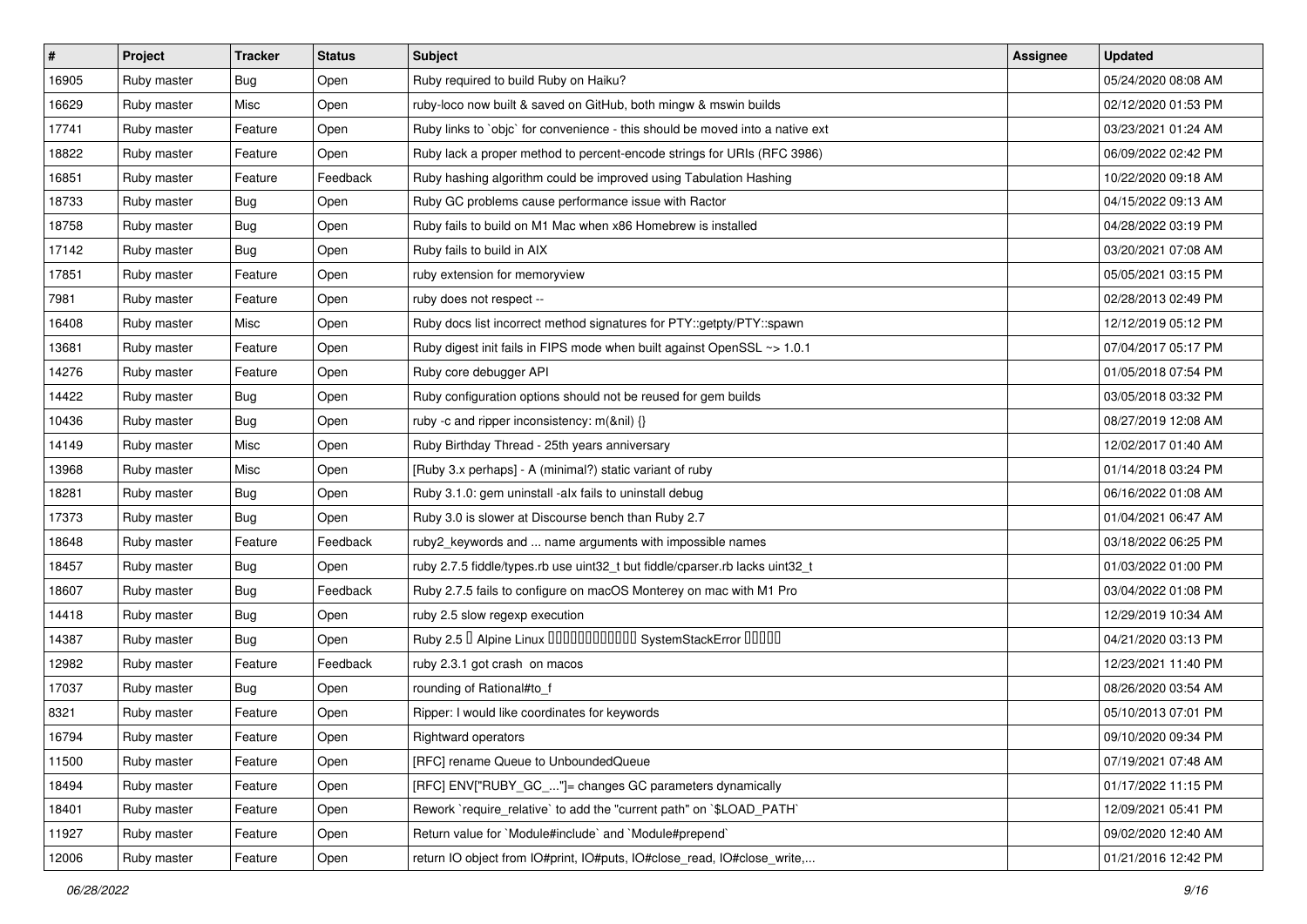| $\sharp$ | <b>Project</b> | <b>Tracker</b> | <b>Status</b> | Subject                                                                                                               | <b>Assignee</b> | <b>Updated</b>      |
|----------|----------------|----------------|---------------|-----------------------------------------------------------------------------------------------------------------------|-----------------|---------------------|
| 8077     | Ruby master    | Feature        | Feedback      | Returning Dir objects from C extensions                                                                               |                 | 07/15/2019 10:48 PM |
| 15093    | Ruby master    | Feature        | Open          | Retrive Array elements with infinite ranges specified by Float::INFINITY                                              |                 | 09/09/2018 02:01 PM |
| 12399    | Ruby master    | Feature        | Feedback      | Restricted, safe version of `Kernel#eval`                                                                             |                 | 06/13/2017 12:24 AM |
| 15824    | Ruby master    | Feature        | Open          | respond_to pattern for pattern match                                                                                  |                 | 10/06/2019 07:56 AM |
| 9400     | Ruby master    | Feature        | Open          | Respect constant lookup when using `raise`                                                                            |                 | 07/12/2019 03:36 AM |
| 9355     | Ruby master    | Feature        | Open          | Re: Rename method_id to method_name in TracePoint class                                                               |                 | 07/12/2019 03:45 AM |
| 16246    | Ruby master    | Feature        | Open          | require with an optional block that is evaluated when requiring fails                                                 |                 | 10/09/2019 11:16 AM |
| 10320    | Ruby master    | Feature        | Open          | require into module                                                                                                   |                 | 06/10/2021 08:15 AM |
| 15993    | Ruby master    | <b>Bug</b>     | Open          | 'require' doesn't work if there are Cyrillic chars in the path to Ruby dir                                            |                 | 07/09/2021 04:08 PM |
| 18608    | Ruby master    | <b>Bug</b>     | Open          | 'require': cannot load such file -- ripper (LoadError) after 'make distclean'                                         |                 | 05/27/2022 04:10 AM |
| 6792     | Ruby master    | Feature        | Feedback      | request for easier system properties access                                                                           |                 | 12/25/2017 06:15 PM |
| 16895    | Ruby master    | Misc           | Open          | Request for cooperation: Try your applications/libraries with master branch and debug options                         |                 | 05/15/2020 11:51 PM |
| 11295    | Ruby master    | Misc           | Open          | Request for comments about error messages                                                                             |                 | 10/22/2015 09:12 AM |
| 15049    | Ruby master    | Feature        | Feedback      | [Request] Easily access all keyword arguments within a method                                                         |                 | 10/15/2018 05:36 PM |
| 16818    | Ruby master    | Feature        | Open          | Rename `Range#%` to `Range#/`                                                                                         |                 | 05/07/2020 08:49 AM |
| 7384     | Ruby master    | Feature        | Open          | Rename #each_with_object to #each_with                                                                                |                 | 12/25/2017 06:15 PM |
| 17163    | Ruby master    | Feature        | Open          | Rename `begin`                                                                                                        |                 | 09/09/2020 03:04 AM |
| 18576    | Ruby master    | Feature        | Open          | Rename `ASCII-8BIT` encoding to `BINARY`                                                                              |                 | 03/17/2022 03:06 PM |
| 14465    | Ruby master    | Feature        | Open          | rename/alias and then obsolete UDPSocket::send                                                                        |                 | 12/23/2021 11:43 PM |
| 13502    | Ruby master    | Feature        | Open          | remove unused Array#to_s implementation                                                                               |                 | 07/27/2021 11:41 AM |
| 14249    | Ruby master    | Feature        | Open          | Remove str[match_str]                                                                                                 |                 | 05/19/2018 06:13 PM |
| 17944    | Ruby master    | Feature        | Open          | Remove Socket.gethostbyaddr and Socket.gethostbyname                                                                  |                 | 06/10/2021 08:26 AM |
| 14605    | Ruby master    | Feature        | Open          | Remove `original_iseq` from `rb_iseq_constant_body`                                                                   |                 | 08/26/2019 07:31 PM |
| 16968    | Ruby master    | Feature        | Open          | Remove `\$IGNORECASE` from English.rb                                                                                 |                 | 06/18/2020 04:34 AM |
| 17121    | Ruby master    | Feature        | Open          | Remove ENV#index                                                                                                      |                 | 08/13/2020 09:58 AM |
| 10548    | Ruby master    | Feature        | Open          | remove callcc (Callcc is now going obsoleted. Please use Fiber.)                                                      |                 | 04/18/2022 09:07 AM |
| 17099    | Ruby master    | Feature        | Open          | Remove boolean argument and warning from Module#attr                                                                  |                 | 12/18/2020 04:15 AM |
| 18751    | Ruby master    | Bug            | Open          | Regression on master for Method#== when comparing public with private method                                          |                 | 05/18/2022 01:27 AM |
| 18009    | Ruby master    | <b>Bug</b>     | Open          | Regexps \w and \W with /i option and /u option produce inconsistent results under nested negation and<br>intersection |                 | 06/28/2021 09:09 AM |
| 18686    | Ruby master    | Bug            | Open          | Regexp supporting unexpected age properties in Ruby < 3.2                                                             |                 | 04/08/2022 06:52 PM |
| 9253     | Ruby master    | Feature        | Open          | Regexp named match and case statement                                                                                 |                 | 01/05/2018 09:00 PM |
| 16145    | Ruby master    | <b>Bug</b>     | Open          | regexp match error if mixing /i, character classes, and utf8                                                          |                 | 09/06/2019 05:52 AM |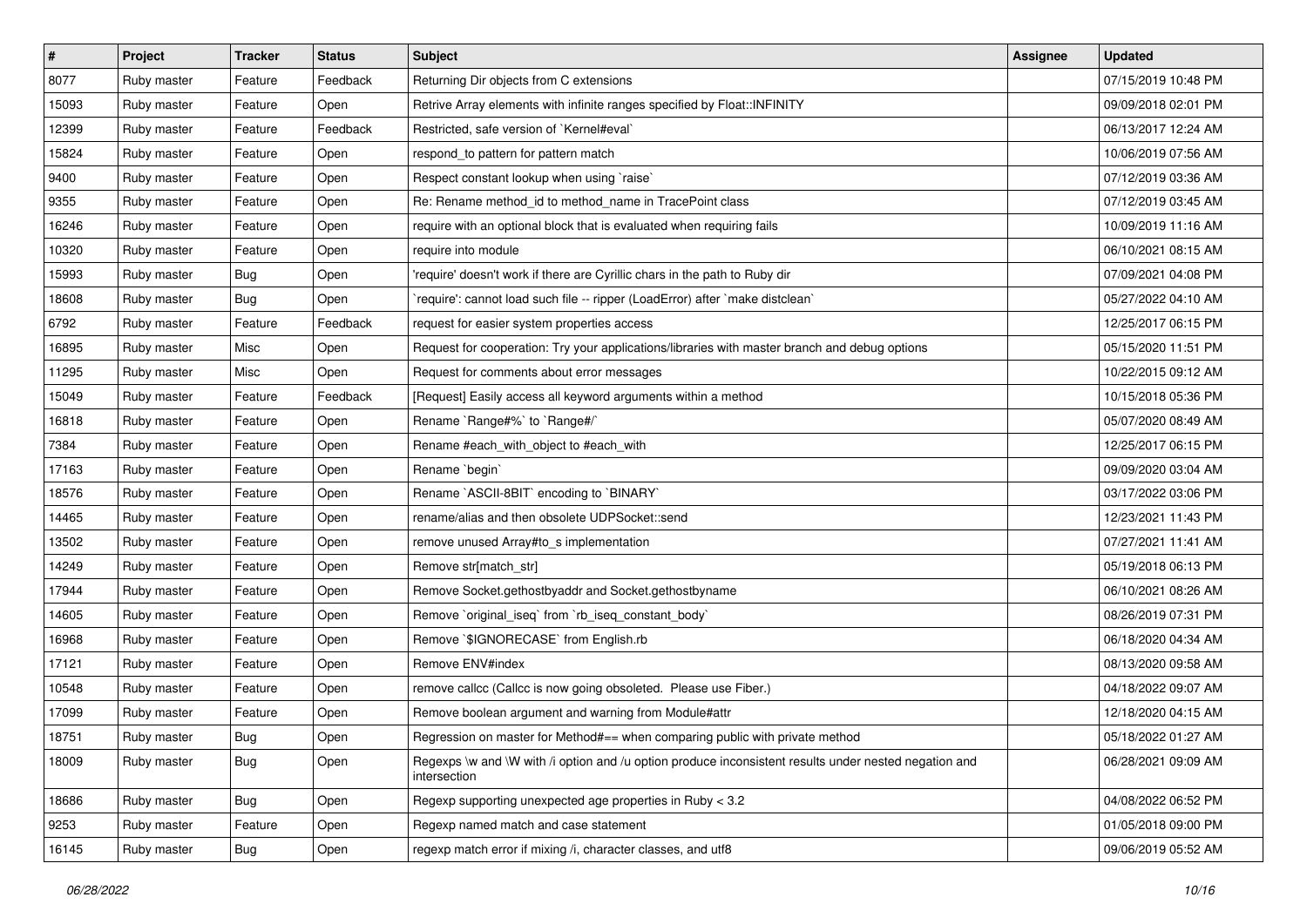| #     | Project     | <b>Tracker</b> | <b>Status</b> | Subject                                                                                                                | <b>Assignee</b> | <b>Updated</b>      |
|-------|-------------|----------------|---------------|------------------------------------------------------------------------------------------------------------------------|-----------------|---------------------|
| 14364 | Ruby master | <b>Bug</b>     | Open          | Regexp last match variable in procs                                                                                    |                 | 09/14/2018 05:28 AM |
| 14838 | Ruby master | Bug            | Open          | RegexpError with double "s" in look-behind assertion in case-insensitive unicode regexp                                |                 | 06/09/2018 04:04 PM |
| 12034 | Ruby master | Feature        | Open          | RegExp does not respect file encoding directive                                                                        |                 | 02/13/2016 06:41 PM |
| 14669 | Ruby master | Feature        | Open          | Regexp does not expose the amount of capture groups.                                                                   |                 | 04/08/2018 11:11 AM |
| 17036 | Ruby master | Feature        | Open          | Regexp deconstruction keys to allow pattern matching                                                                   |                 | 07/19/2020 02:45 PM |
| 12700 | Ruby master | Feature        | Open          | regexg heredoc support                                                                                                 |                 | 11/24/2017 12:53 AM |
| 17156 | Ruby master | Feature        | Open          | Refinements per directory tree                                                                                         |                 | 12/07/2020 05:19 AM |
| 14083 | Ruby master | Bug            | Open          | Refinement in block calling incorrect method                                                                           |                 | 11/05/2017 07:36 PM |
| 18799 | Ruby master | Bug            | Open          | Refinement#import_methods vs attr_reader                                                                               |                 | 05/25/2022 06:50 AM |
| 15428 | Ruby master | <b>Bug</b>     | Open          | Refactor Proc#>> and #<<                                                                                               |                 | 08/20/2021 06:31 PM |
| 16773 | Ruby master | Feature        | Open          | Reduce allocations in net/http                                                                                         |                 | 04/10/2020 11:36 AM |
| 15527 | Ruby master | Feature        | Open          | Redesign of timezone object requirements                                                                               |                 | 02/02/2019 11:15 AM |
| 14125 | Ruby master | Feature        | Open          | Readline Module (STDLIB): Add support for ^O emacs keybinding?                                                         |                 | 08/25/2019 08:48 PM |
| 6047  | Ruby master | Feature        | Assigned      | read all: Grow buffer exponentially in generic case                                                                    |                 | 09/13/2015 03:19 AM |
| 18456 | Ruby master | Bug            | Open          | rdoc non-determinism: module includes can be added once or twice to generated .ri                                      |                 | 01/01/2022 11:16 PM |
| 16373 | Ruby master | Feature        | Open          | RDoc for some of the Kernel methods cannot be found in Kernel module                                                   |                 | 05/29/2020 09:29 PM |
| 17053 | Ruby master | Misc           | Open          | RDoc for Hash Keys                                                                                                     |                 | 07/28/2020 01:21 AM |
| 18472 | Ruby master | Bug            | Open          | rb_w32_map_errno is not found on Ruby-3.1.0                                                                            |                 | 01/13/2022 09:59 AM |
| 18492 | Ruby master | Bug            | Open          | rb_rescue2` inside `rb_protect` segfaults on Windows                                                                   |                 | 01/14/2022 03:17 PM |
| 12731 | Ruby master | Feature        | Open          | rb_path_to_class should call custom const_defined? methods (take 2)                                                    |                 | 07/25/2019 06:13 PM |
| 18257 | Ruby master | Bug            | Open          | rb_mRubyVMFrozenCore is broken by GC run                                                                               |                 | 02/10/2022 12:36 PM |
| 16742 | Ruby master | Feature        | Open          | RbConfig.windows? and RbConfig.host_os                                                                                 |                 | 04/11/2020 02:00 PM |
| 18785 | Ruby master | Bug            | Feedback      | RbConfig::MAKEFILE_CONFIG["warnflags"] contains "-Wno-cast-function-type" which is not compatible<br>with clang 13.0.0 |                 | 05/25/2022 06:39 PM |
| 18473 | Ruby master | <b>Bug</b>     | Open          | Raw data in Socket:: Option#inspect on Amazon Linux 2                                                                  |                 | 01/11/2022 02:13 PM |
| 10332 | Ruby master | Feature        | Open          | Rational literal for mixed fractions                                                                                   |                 | 10/06/2014 02:55 PM |
| 18430 | Ruby master | Bug            | Feedback      | Raspberry Pi 3.0.3 Compile Issue                                                                                       |                 | 12/28/2021 12:46 AM |
| 18368 | Ruby master | Feature        | Open          | Range#step semantics for non-Numeric ranges                                                                            |                 | 02/02/2022 03:42 PM |
| 17924 | Ruby master | Feature        | Open          | Range#infinite?                                                                                                        |                 | 07/08/2021 11:58 PM |
| 18580 | Ruby master | <b>Bug</b>     | Open          | Range#include? inconsistency for beginless String ranges                                                               |                 | 03/09/2022 10:22 PM |
| 18463 | Ruby master | Feature        | Open          | Random number generation with xoshiro                                                                                  |                 | 02/13/2022 09:12 AM |
| 12357 | Ruby master | Feature        | Feedback      | Random#initialize with a String                                                                                        |                 | 05/17/2016 05:20 PM |
| 16031 | Ruby master | Feature        | Open          | Raise ArgumentError when creating Time objects with invalid day of month, instead of rolling into next<br>month        |                 | 06/20/2020 04:23 AM |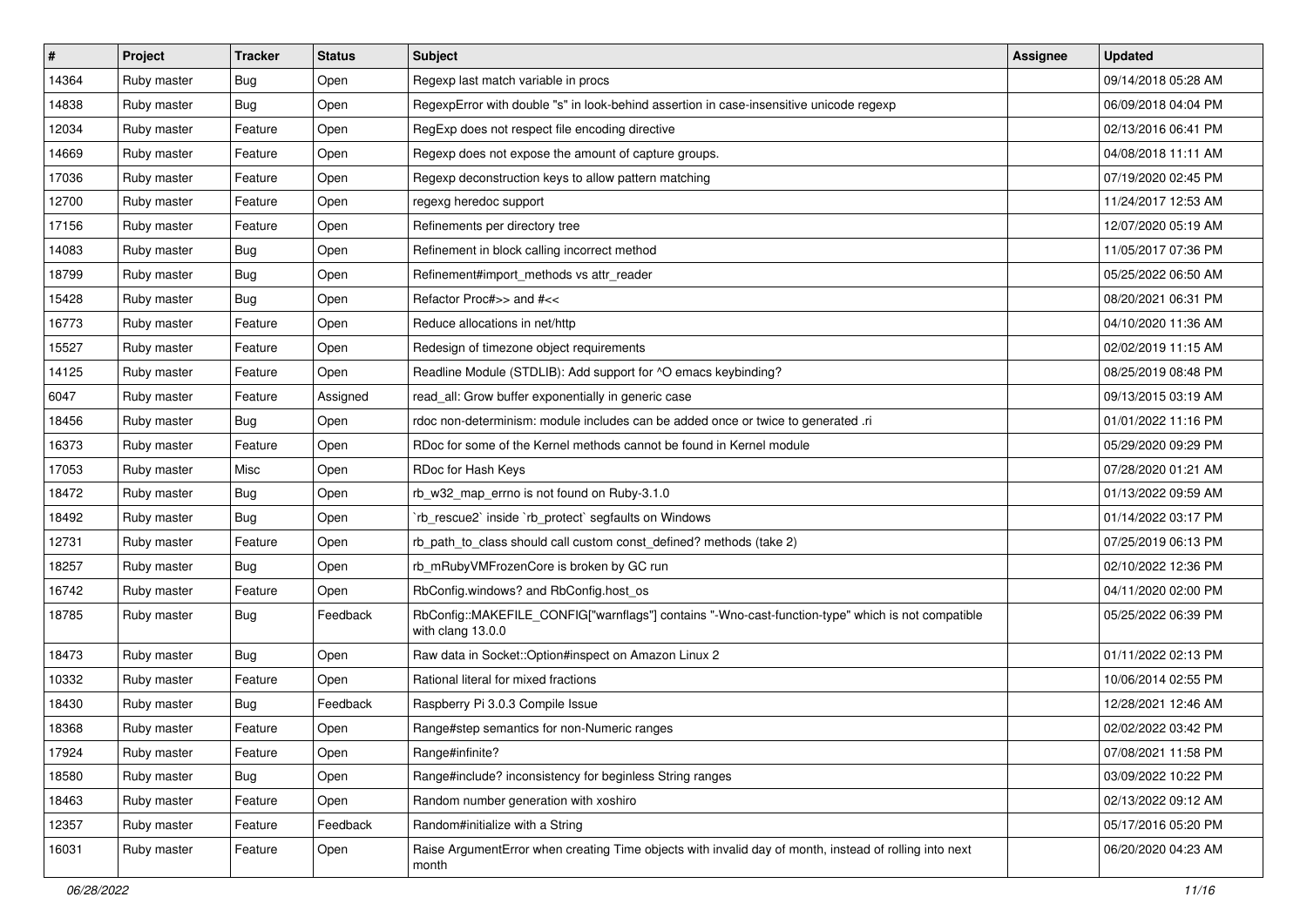| $\vert$ # | Project     | <b>Tracker</b> | <b>Status</b> | <b>Subject</b>                                                                                           | <b>Assignee</b> | <b>Updated</b>      |
|-----------|-------------|----------------|---------------|----------------------------------------------------------------------------------------------------------|-----------------|---------------------|
| 18760     | Ruby master | Bug            | Open          | Ractors vs "skynet" microbenchmark                                                                       |                 | 05/02/2022 11:36 PM |
| 18816     | Ruby master | Bug            | Open          | Ractor segfaulting MacOS 12.4 (aarch64 / M1 processor)                                                   |                 | 06/13/2022 01:46 PM |
| 17298     | Ruby master | Feature        | Open          | Ractor's basket communication APIs                                                                       |                 | 11/13/2020 04:16 PM |
| 17286     | Ruby master | Feature        | Open          | 'Ractor.new' should accept 'move: true'                                                                  |                 | 11/08/2020 03:01 AM |
| 18127     | Ruby master | Feature        | Open          | Ractor-local version of Singleton                                                                        |                 | 11/09/2021 02:45 PM |
| 17506     | Ruby master | Bug            | Open          | Ractor isolation broken by ThreadGroup                                                                   |                 | 01/03/2021 08:05 PM |
| 18129     | Ruby master | Bug            | Open          | Ractor-incompatible global variables can be accessed through alias                                       |                 | 08/23/2021 10:08 PM |
| 17180     | Ruby master | Bug            | Open          | Ractor and constant referencing                                                                          |                 | 09/20/2020 05:43 PM |
| 18814     | Ruby master | Feature        | Open          | Ractor: add method to query incoming message queue size                                                  |                 | 06/02/2022 11:59 AM |
| 18782     | Ruby master | Bug            | Open          | Race conditions in autoload when loading the same feature with multiple threads.                         |                 | 05/18/2022 09:22 PM |
| 9145      | Ruby master | Feature        | Open          | Queue#pop(true) return nil if empty instead of raising ThreadError                                       |                 | 01/01/2018 07:41 PM |
| 17357     | Ruby master | Feature        | Open          | Queue#pop` should have a block form for closed queues                                                    |                 | 01/12/2021 07:32 AM |
| 17146     | Ruby master | Bug            | Open          | Queue operations are allowed after it is frozen                                                          |                 | 10/20/2021 08:32 PM |
| 18420     | Ruby master | Misc           | Open          | Question about how to handle IO.pipe reader and writer when forking                                      |                 | 12/22/2021 12:04 AM |
| 17774     | Ruby master | Bug            | Open          | Quantified empty group causes regex to fail                                                              |                 | 10/13/2021 04:43 PM |
| 11923     | Ruby master | Feature        | Open          | Put Struct accessors into separate module to allow redefining them in Struct.new's block                 |                 | 05/17/2016 06:37 AM |
| 13026     | Ruby master | Feature        | Open          | Public singleton methods                                                                                 |                 | 02/22/2017 06:53 PM |
| 15338     | Ruby master | Feature        | Open          | Provide way for C extensions to query if global variable is defined                                      |                 | 11/25/2018 09:32 AM |
| 10882     | Ruby master | Feature        | Open          | Provide Levenshtein distance implementation as part of stdlib                                            |                 | 02/26/2015 03:56 PM |
| 17758     | Ruby master | Feature        | Open          | Provide Hash#count for performance improvement                                                           |                 | 03/28/2021 06:39 PM |
| 15017     | Ruby master | Feature        | Open          | Provide extended information about Signal                                                                |                 | 08/22/2018 05:42 AM |
| 10391     | Ruby master | Feature        | Open          | Provide %eISO-8859-1'string \xAA literal' string literals with explicit encoding                         |                 | 10/28/2014 10:27 AM |
| 17004     | Ruby master | Feature        | Open          | Provide a way for methods to omit their return value                                                     |                 | 07/20/2020 05:44 AM |
| 14938     | Ruby master | Feature        | Open          | Provide API to get same result as ruby -wc                                                               |                 | 08/06/2018 06:27 PM |
| 16001     | Ruby master | Feature        | Open          | Provide an alias to Kernel#caller_locations(1,1) and Kernel#caller(1,1)                                  |                 | 09/04/2019 02:31 PM |
| 13804     | Ruby master | Misc           | Open          | Protected methods cannot be overridden                                                                   |                 | 08/10/2017 09:41 PM |
| 15811     | Ruby master | Feature        | Open          | Propsing new method for comparing equality of 2 (float) numbers relatively                               |                 | 07/29/2019 04:40 PM |
| 18462     | Ruby master | Feature        | Open          | Proposal to merge WASI based WebAssembly support                                                         |                 | 03/24/2022 03:05 AM |
| 18410     | Ruby master | Feature        | Open          | Proposal to make inspect include underscores on numerics                                                 |                 | 12/16/2021 09:07 AM |
| 16287     | Ruby master | Feature        | Open          | Proposal to add .second and .third in particular to class Array                                          |                 | 10/31/2019 01:47 PM |
| 14869     | Ruby master | Feature        | Open          | Proposal to add Hash#===                                                                                 |                 | 08/09/2018 04:03 AM |
| 14916     | Ruby master | Feature        | Open          | Proposal to add Array#===                                                                                |                 | 08/09/2018 04:06 AM |
| 12843     | Ruby master | Feature        | Open          | Proposal to add a new method to class File in order to determine the name of the file without any suffix |                 | 10/17/2016 08:56 AM |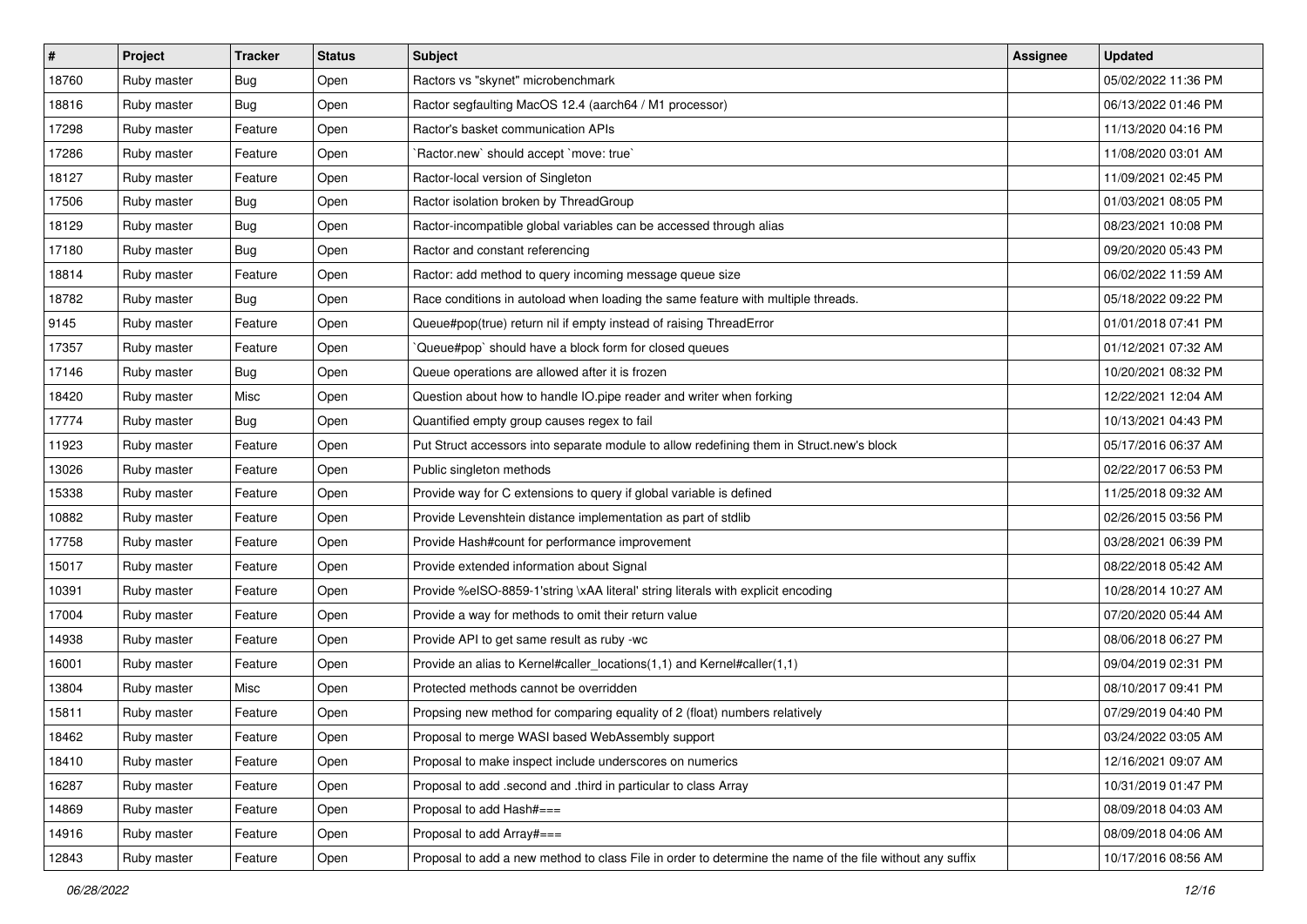| #     | <b>Project</b> | <b>Tracker</b> | <b>Status</b> | Subject                                                                                                                                                    | <b>Assignee</b> | <b>Updated</b>      |
|-------|----------------|----------------|---------------|------------------------------------------------------------------------------------------------------------------------------------------------------------|-----------------|---------------------|
| 15879 | Ruby master    | Feature        | Open          | Proposal: Time#to i accepts : unit keyword                                                                                                                 |                 | 07/29/2019 07:32 AM |
| 18357 | Ruby master    | Feature        | Open          | Proposal: stop raising when block passed to IO#each_* closes the IO                                                                                        |                 | 11/22/2021 09:03 PM |
| 12125 | Ruby master    | Feature        | Open          | Proposal: Shorthand operator for Object#method                                                                                                             |                 | 01/07/2022 06:23 PM |
| 16273 | Ruby master    | Feature        | Open          | Proposal: Shorthand operator for "#instance_method"                                                                                                        |                 | 01/14/2020 12:24 PM |
| 16341 | Ruby master    | Feature        | Open          | Proposal: Set#to_proc and Hash#to_proc                                                                                                                     |                 | 11/12/2019 08:12 PM |
| 17786 | Ruby master    | Feature        | Open          | Proposal: new "ends" keyword                                                                                                                               |                 | 04/11/2021 01:40 AM |
| 15580 | Ruby master    | Feature        | Open          | Proposal: method addition to class String called .indices (String#indices)                                                                                 |                 | 07/29/2020 01:54 AM |
| 11868 | Ruby master    | Feature        | Open          | Proposal for RubyVM::InstructionSequence.compile to return an object containing the syntax error<br>information currently written to STDERR                |                 | 04/21/2016 05:49 AM |
| 11815 | Ruby master    | Feature        | Open          | Proposal for method `Array#difference`                                                                                                                     |                 | 07/20/2020 11:34 PM |
| 10047 | Ruby master    | Feature        | Feedback      | Proposal for failesafe requires                                                                                                                            |                 | 07/17/2014 10:35 PM |
| 11361 | Ruby master    | Feature        | Open          | proposal for easy method to nil-guard for generated variable name.                                                                                         |                 | 02/21/2016 12:01 PM |
| 18150 | Ruby master    | Misc           | Open          | Proposal: Deprecate leading zero syntax to declare octals, since it's extremely confusing (and Python 3<br>removed it too)                                 |                 | 09/04/2021 03:21 AM |
| 18841 | Ruby master    | Feature        | Open          | Proposal: autoload relative                                                                                                                                |                 | 06/19/2022 11:22 PM |
| 17579 | Ruby master    | Feature        | Open          | [Proposal] A suggestion for newline-separated shorthand notation, for the creation of Arrays containing<br>strings that may contain ' ' (space) characters |                 | 01/25/2021 04:33 PM |
| 15864 | Ruby master    | Feature        | Open          | Proposal: Add methods to determine if it is an infinite range                                                                                              |                 | 08/22/2019 07:36 AM |
| 10215 | Ruby master    | Feature        | Open          | prohibit subclassing for classes without allocator in Ruby                                                                                                 |                 | 09/08/2014 07:29 AM |
| 15302 | Ruby master    | Feature        | Open          | Proc#with and Proc#by, for partial function application and currying                                                                                       |                 | 11/23/2018 10:16 AM |
| 17721 | Ruby master    | Feature        | Feedback      | Proc.new should be able to contruct a lambda                                                                                                               |                 | 12/03/2021 11:52 AM |
| 7082  | Ruby master    | Feature        | Open          | Process. kill 0 in windows can return spurious success                                                                                                     |                 | 12/25/2017 06:15 PM |
| 8786  | Ruby master    | Feature        | Open          | Process.clock_gettime(:realtime)                                                                                                                           |                 | 08/15/2013 10:33 PM |
| 12854 | Ruby master    | Feature        | Feedback      | Proc#curry should return an instance of the class, not Proc                                                                                                |                 | 10/25/2017 09:59 PM |
| 15477 | Ruby master    | Feature        | Open          | Proc#arity returns -1 for composed lambda Procs of known arguments                                                                                         |                 | 03/15/2019 12:39 PM |
| 16752 | Ruby master    | Feature        | Open          | :private param for const set                                                                                                                               |                 | 04/03/2020 12:35 AM |
| 17647 | Ruby master    | Feature        | Open          | Print register `r11` on 32-bit ARM Linux                                                                                                                   |                 | 04/30/2021 11:22 AM |
| 14794 | Ruby master    | Feature        | Feedback      | Primitive arrays (Ruby 3x3)                                                                                                                                |                 | 12/11/2021 02:07 PM |
| 18360 | Ruby master    | Feature        | Open          | PrettyPrint enhancements                                                                                                                                   |                 | 11/24/2021 12:15 AM |
| 16816 | Ruby master    | Feature        | Open          | Prematurely terminated Enumerator should stay terminated                                                                                                   |                 | 04/09/2021 09:24 PM |
| 17565 | Ruby master    | Misc           | Open          | Prefer use of access(2) in rb_file_load_ok() to check for existence of require'd files                                                                     |                 | 01/21/2021 08:52 PM |
| 13613 | Ruby master    | Feature        | Feedback      | Prefer that require/require_relative/load to tell us permission error if the target file is unreadable                                                     |                 | 09/25/2017 12:16 PM |
| 15606 | Ruby master    | Feature        | Feedback      | Precedence of $-\omega$ and $+\omega$                                                                                                                      |                 | 02/16/2019 06:02 AM |
| 16487 | Ruby master    | Misc           | Open          | Potential for SIMD usage in ruby-core                                                                                                                      |                 | 01/16/2020 05:25 AM |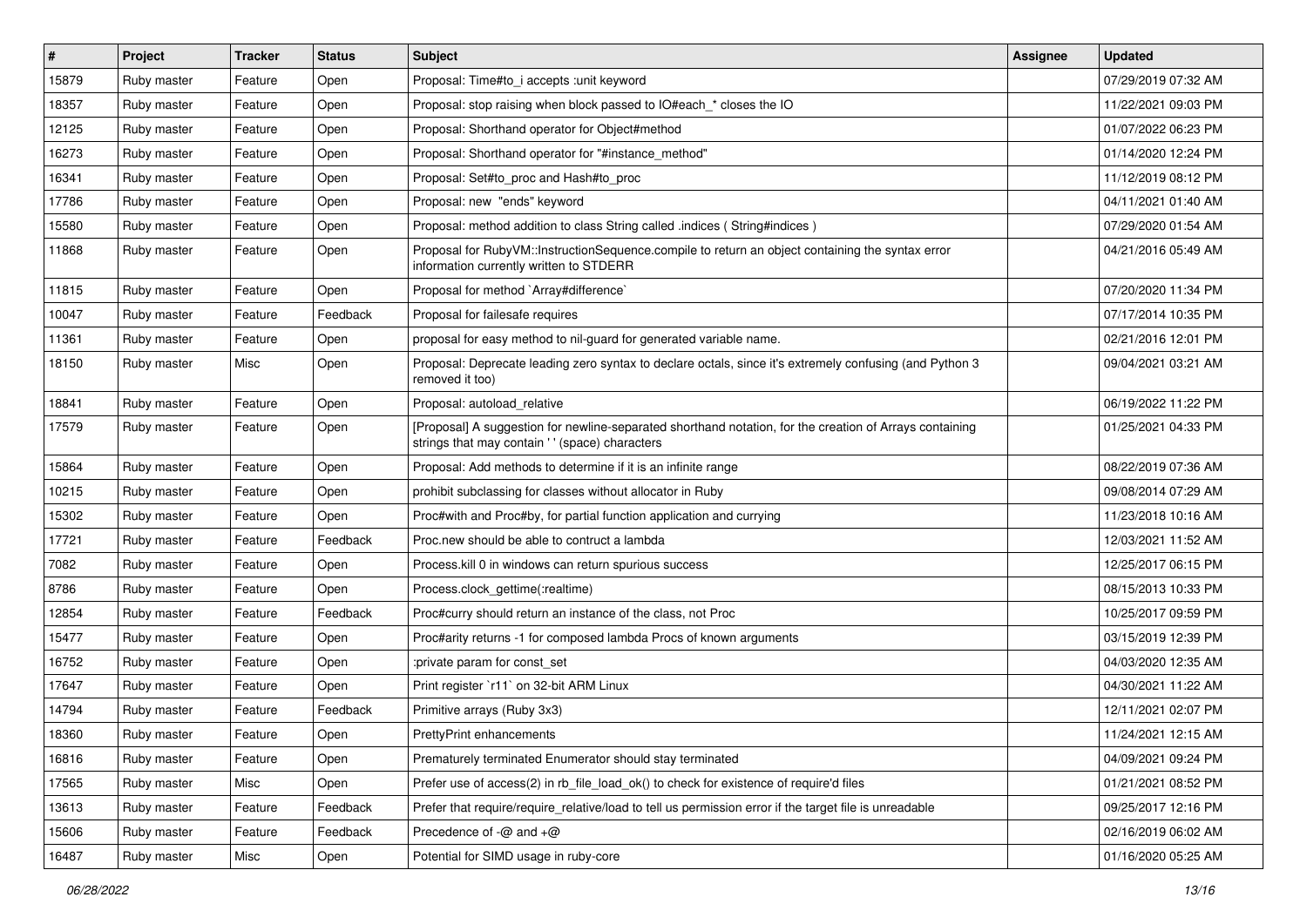| #     | Project     | <b>Tracker</b> | <b>Status</b> | <b>Subject</b>                                                                                                     | <b>Assignee</b> | <b>Updated</b>      |
|-------|-------------|----------------|---------------|--------------------------------------------------------------------------------------------------------------------|-----------------|---------------------|
| 10343 | Ruby master | Feature        | Open          | Postfix notations for `when` and `else` inside `case` statement                                                    |                 | 10/08/2014 05:25 PM |
| 11154 | Ruby master | Feature        | Feedback      | Postfix '!?' can use as the valid function identifier.                                                             |                 | 05/18/2015 04:49 PM |
| 11446 | Ruby master | Feature        | Open          | Possible work around for the requirement to supplying arguments like this: .map(&:method, <arguments>)</arguments> |                 | 08/14/2015 04:40 PM |
| 11630 | Ruby master | Feature        | Open          | possibility to serialize Proc or Lambda                                                                            |                 | 11/23/2015 01:34 PM |
| 11700 | Ruby master | Feature        | Open          | positive flags for reverse lookup to socket                                                                        |                 | 11/17/2015 02:48 AM |
| 17586 | Ruby master | Misc           | Open          | Please run Windows CI in all std-lib repos                                                                         |                 | 01/28/2021 02:34 PM |
| 9853  | Ruby master | Feature        | Open          | Please consider quoted generation of hash like in %h( foo bar bee blaa )                                           |                 | 05/19/2014 04:43 PM |
| 10308 | Ruby master | Feature        | Open          | Pipes in Ruby                                                                                                      |                 | 09/30/2014 11:21 PM |
| 14392 | Ruby master | Feature        | Open          | Pipe operator                                                                                                      |                 | 12/13/2018 09:51 AM |
| 11100 | Ruby master | Feature        | Open          | Permit multiple captures with String[Regexp, ]                                                                     |                 | 01/24/2016 08:42 AM |
| 15172 | Ruby master | Feature        | Open          | Performance: create method(s) to mimic __builtin_ctz compiler directive functionality                              |                 | 12/28/2018 05:11 PM |
| 14574 | Ruby master | Feature        | Open          | percent literals and binary encoding strings                                                                       |                 | 03/04/2018 07:38 AM |
| 18384 | Ruby master | Feature        | Open          | Pattern Match Object                                                                                               |                 | 05/07/2022 06:01 PM |
| 16370 | Ruby master | Feature        | Open          | Pattern matching with variable assignment (the priority of `in` operator)                                          |                 | 11/27/2019 01:55 PM |
| 17925 | Ruby master | Bug            | Open          | Pattern matching syntax using semicolon one-line                                                                   |                 | 06/04/2021 03:08 PM |
| 18583 | Ruby master | Feature        | Open          | Pattern-matching: API for custom unpacking strategies?                                                             |                 | 03/17/2022 01:10 PM |
| 14715 | Ruby master | Feature        | Open          | Pathname#== should compare by #realpath instead of #to_s                                                           |                 | 08/26/2019 07:38 PM |
| 10370 | Ruby master | Feature        | Open          | [PATCH] We don't need to check whether rb_block_call exists                                                        |                 | 01/29/2019 06:46 PM |
| 11634 | Ruby master | Feature        | Open          | [PATCH] variable.c (rb_global_tbl): convert to id_table                                                            |                 | 10/29/2015 08:11 PM |
| 15350 | Ruby master | Feature        | Open          | [PATCH] thread_sync.c (queue_sleep): remove deadlock checking                                                      |                 | 12/05/2018 08:42 AM |
| 14851 | Ruby master | Feature        | Open          | [PATCH] thread_pthread.c: remove non-sleepy timer thread implementation                                            |                 | 07/19/2021 05:23 AM |
| 13514 | Ruby master | Feature        | Open          | [PATCH] thread_pthread.c (native_sleep): preserve old unblock function                                             |                 | 07/27/2021 11:41 AM |
| 15310 | Ruby master | <b>Bug</b>     | Open          | [PATCH] thread_pthread.c: close race from UBF_TIMER and non-GVL-releasing thread                                   |                 | 11/20/2018 12:50 AM |
| 14759 | Ruby master | Feature        | Open          | [PATCH] set M_ARENA_MAX for glibc malloc                                                                           |                 | 03/15/2019 06:54 AM |
| 14153 | Ruby master | Feature        | Open          | [PATCH] resurrection of # -*- warn_past_scope: true -*-                                                            |                 | 12/26/2017 08:53 AM |
| 13245 | Ruby master | Feature        | Open          | [PATCH] reject inter-thread TLS modification                                                                       |                 | 09/12/2017 12:54 PM |
| 11796 | Ruby master | Feature        | Open          | [PATCH] Refactor reduce call get_stat()                                                                            |                 | 12/09/2015 02:33 PM |
| 11431 | Ruby master | Feature        | Open          | [PATCH] rb_parser_compile_*: remove volatile arg                                                                   |                 | 07/27/2021 07:27 AM |
| 13103 | Ruby master | Feature        | Open          | [PATCH] random.c: use "__NR_" syscall prefix on Linux (instead of "SYS_")                                          |                 | 01/11/2017 10:51 PM |
| 10351 | Ruby master | Feature        | Feedback      | [PATCH] prevent CVE-2014-6277                                                                                      |                 | 01/05/2018 09:01 PM |
| 13719 | Ruby master | Feature        | Open          | [PATCH] net/http: allow existing socket arg for Net::HTTP.start                                                    |                 | 09/12/2020 09:45 PM |
| 11786 | Ruby master | Feature        | Open          | [PATCH] micro-optimize case dispatch even harder                                                                   |                 | 12/09/2015 09:58 AM |
| 10225 | Ruby master | Feature        | Open          | [PATCH] *math.c: New method Math.normcdf                                                                           |                 | 01/05/2018 09:01 PM |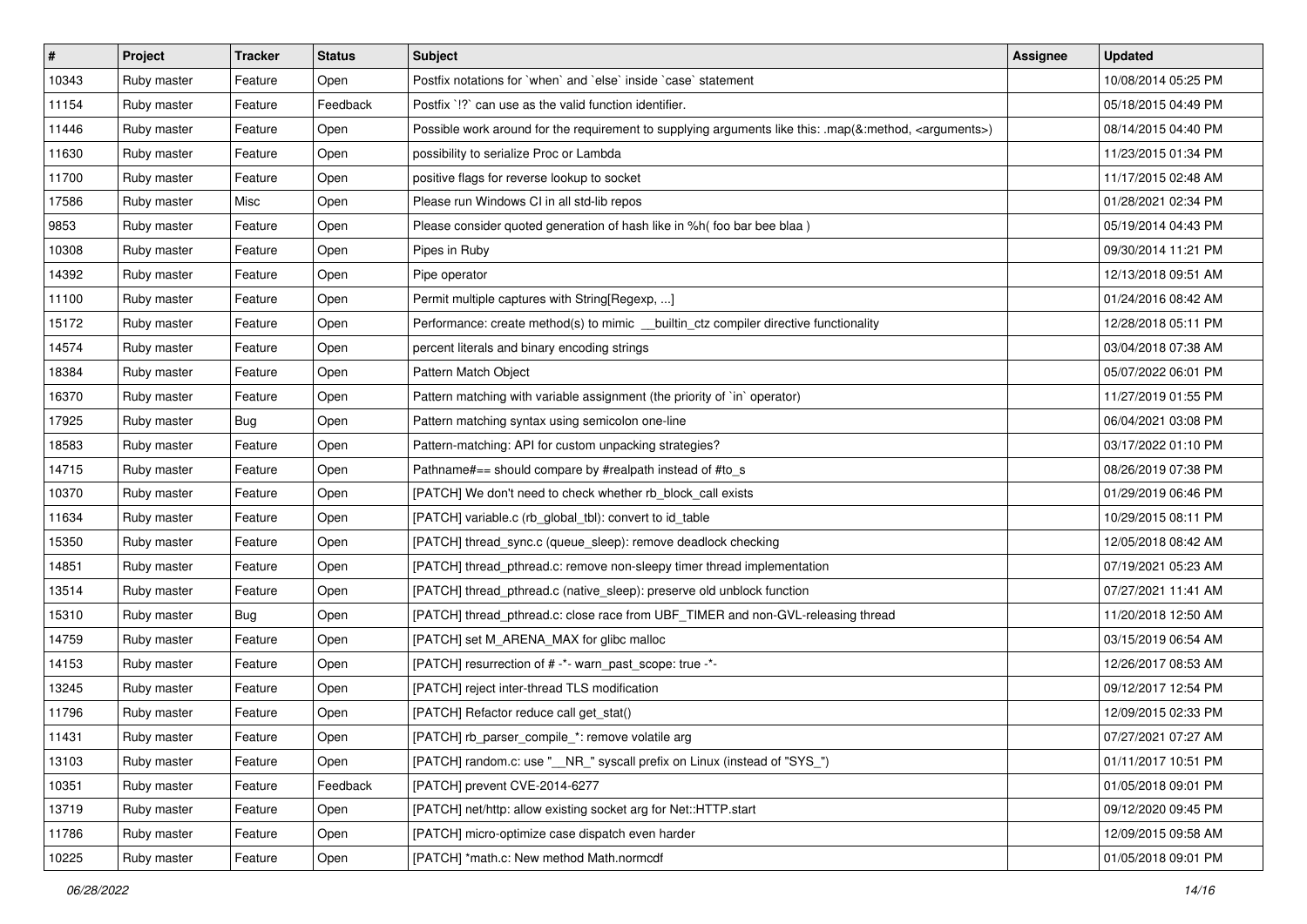| $\vert$ # | Project     | <b>Tracker</b> | <b>Status</b> | <b>Subject</b>                                                                           | <b>Assignee</b> | <b>Updated</b>      |
|-----------|-------------|----------------|---------------|------------------------------------------------------------------------------------------|-----------------|---------------------|
| 11273     | Ruby master | Feature        | Open          | [PATCH] Make it possible to `load` from a FIFO file                                      |                 | 07/23/2019 05:45 PM |
| 15006     | Ruby master | Feature        | Open          | [PATCH] io.c: use copy_file_range with every types of files                              |                 | 08/21/2018 07:52 PM |
| 15386     | Ruby master | Bug            | Open          | [PATCH] io.c (rb_io_check_char_readable): do not io_fflush buffered sockets              |                 | 12/06/2018 11:38 AM |
| 13095     | Ruby master | Feature        | Open          | [PATCH] io.c (rb_f_syscall): remove deprecation notice                                   |                 | 03/26/2017 06:21 AM |
| 14955     | Ruby master | Feature        | Open          | [PATCH] gc.c: use MADV_FREE to release most of the heap page body                        |                 | 08/14/2018 03:04 AM |
| 14177     | Ruby master | Feature        | Open          | PATCH: File::Stat#dev on Windows                                                         |                 | 12/25/2017 06:15 PM |
| 12017     | Ruby master | Feature        | Open          | [PATCH] dedupe string keys from Marshal.load                                             |                 | 01/25/2016 09:02 AM |
| 10059     | Ruby master | Feature        | Feedback      | [PATCH and SUGGEST] 0000000000000000000000000000000                                      |                 | 09/16/2014 11:54 AM |
| 8566      | Ruby master | Feature        | Open          | [PATCH] Allow to configure additional preludes                                           |                 | 12/10/2014 01:13 PM |
| 11300     | Ruby master | Feature        | Feedback      | [PATCH] Add String#bin for parity with #hex and #oct.                                    |                 | 07/23/2019 06:11 PM |
| 10552     | Ruby master | Feature        | Open          | [PATCH] Add Enumerable#frequencies and Enumerable#relative_frequencies                   |                 | 11/30/2014 11:56 AM |
| 10927     | Ruby master | Feature        | Open          | [PATCH] Add default empty string to string replacements                                  |                 | 03/04/2015 10:49 AM |
| 11315     | Ruby master | Feature        | Open          | [PATCH] Add Array#^ for parity with other set-like operations.                           |                 | 06/29/2015 05:05 AM |
| 10726     | Ruby master | Feature        | Open          | [PATCH 4/4] * New methods: Set#power                                                     |                 | 01/28/2015 07:48 AM |
| 10386     | Ruby master | Feature        | Open          | [PATCH 3/3] There is little possibility of using m_sqrt at complex.c                     |                 | 11/10/2014 11:10 PM |
| 10505     | Ruby master | Feature        | Open          | [PATCH 2/n] DDDDDDDD./Object#eql? with block. (ja/en)                                    |                 | 11/13/2014 05:52 PM |
| 10356     | Ruby master | Feature        | Feedback      | [PATCH 2/2] Remove unused internal functions                                             |                 | 10/10/2014 05:24 AM |
| 10791     | Ruby master | Misc           | Assigned      | [PATCH 1/1] Remove unnecessary passing value from doc for Observable                     |                 | 08/10/2018 10:51 AM |
| 10474     | Ruby master | Feature        | Open          | [PATCH 1/1] Refactoring math.c (Combined some macros into one macro)                     |                 | 11/10/2014 10:29 PM |
| 10318     | Ruby master | Feature        | Open          | [PATCH 0/n] Let underscore be positionally matched arg to omit binding obvious variable. |                 | 12/10/2020 08:53 AM |
| 10455     | Ruby master | Feature        | Open          | [PATCH 0/n] Combine interface for creating new matrix                                    |                 | 10/29/2014 10:17 PM |
| 10378     | Ruby master | Feature        | Open          | [PATCH 0/3] It's better (1 + 0i).real? return true                                       |                 | 01/05/2018 09:01 PM |
| 4645      | Ruby master | Feature        | Feedback      | Pass existing buffer to getsockopt                                                       |                 | 12/25/2017 06:14 PM |
| 17576     | Ruby master | Feature        | Open          | Partial Functions (procs, lambdas)                                                       |                 | 01/24/2021 07:58 PM |
| 16113     | Ruby master | Feature        | Open          | Partial application                                                                      |                 | 03/02/2021 02:00 PM |
| 15734     | Ruby master | Feature        | Open          | Parsing of shorthand IPv4 addresses compatible with inet_aton                            |                 | 03/28/2019 05:50 PM |
| 18883     | Ruby master | <b>Bug</b>     | Open          | parse.y: trailing comma cannot coexist with star                                         |                 | 06/28/2022 03:44 AM |
| 18884     | Ruby master | <b>Bug</b>     | Open          | parse.y: inconsistent parsing of "if" after "class"                                      |                 | 06/28/2022 03:54 AM |
| 18878     | Ruby master | Bug            | Open          | parse.y: Foo::Bar {} is inconsistently rejected                                          |                 | 06/28/2022 03:38 AM |
| 18877     | Ruby master | Bug            | Open          | parse.y: escaped space inconsistently allowed after assignment                           |                 | 06/26/2022 12:57 PM |
| 18242     | Ruby master | Feature        | Open          | Parser makes multiple assignment sad in confusing way                                    |                 | 10/09/2021 07:58 AM |
| 14785     | Ruby master | Feature        | Open          | Parse guard statements like regular conditionals                                         |                 | 05/25/2018 05:46 AM |
| 12094     | Ruby master | Feature        | Open          | parameterized property assignment: $o.prop(arg) = 1$                                     |                 | 03/17/2016 07:05 AM |